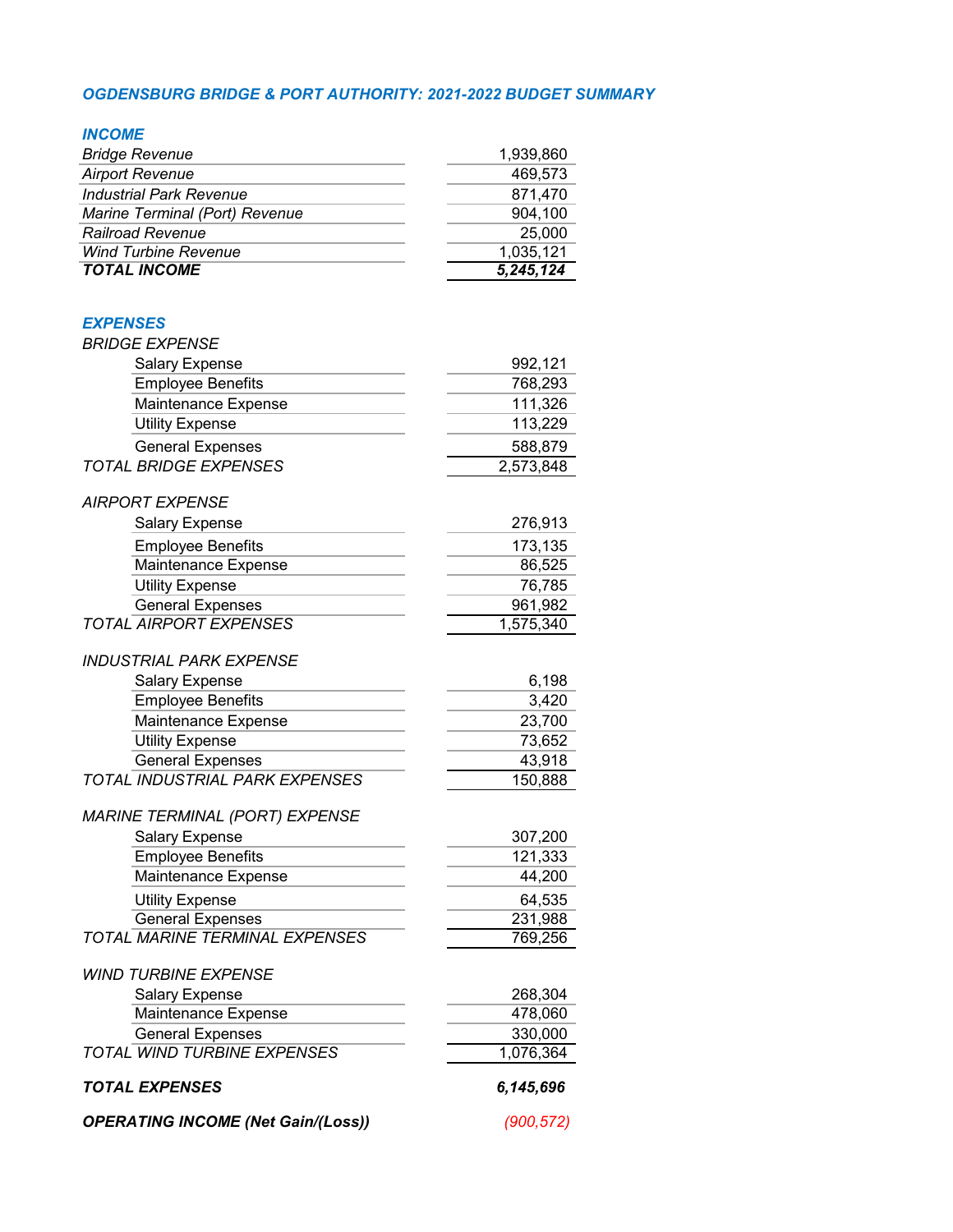| <b>CARES ACT Reimbursements</b>                    | 850,000       |
|----------------------------------------------------|---------------|
| <b>OPERATING INCOME (Net Gain/(Loss))</b>          | (50, 572)     |
|                                                    |               |
| <b>Principal-Current Portion of Long Term Debt</b> | 1.005.542     |
| 2.5% Non Reimbursed OBPA Grant Portion             | 156.569       |
| <b>OPERATING INCOME (Net Gain/(Loss))</b>          | (1, 212, 683) |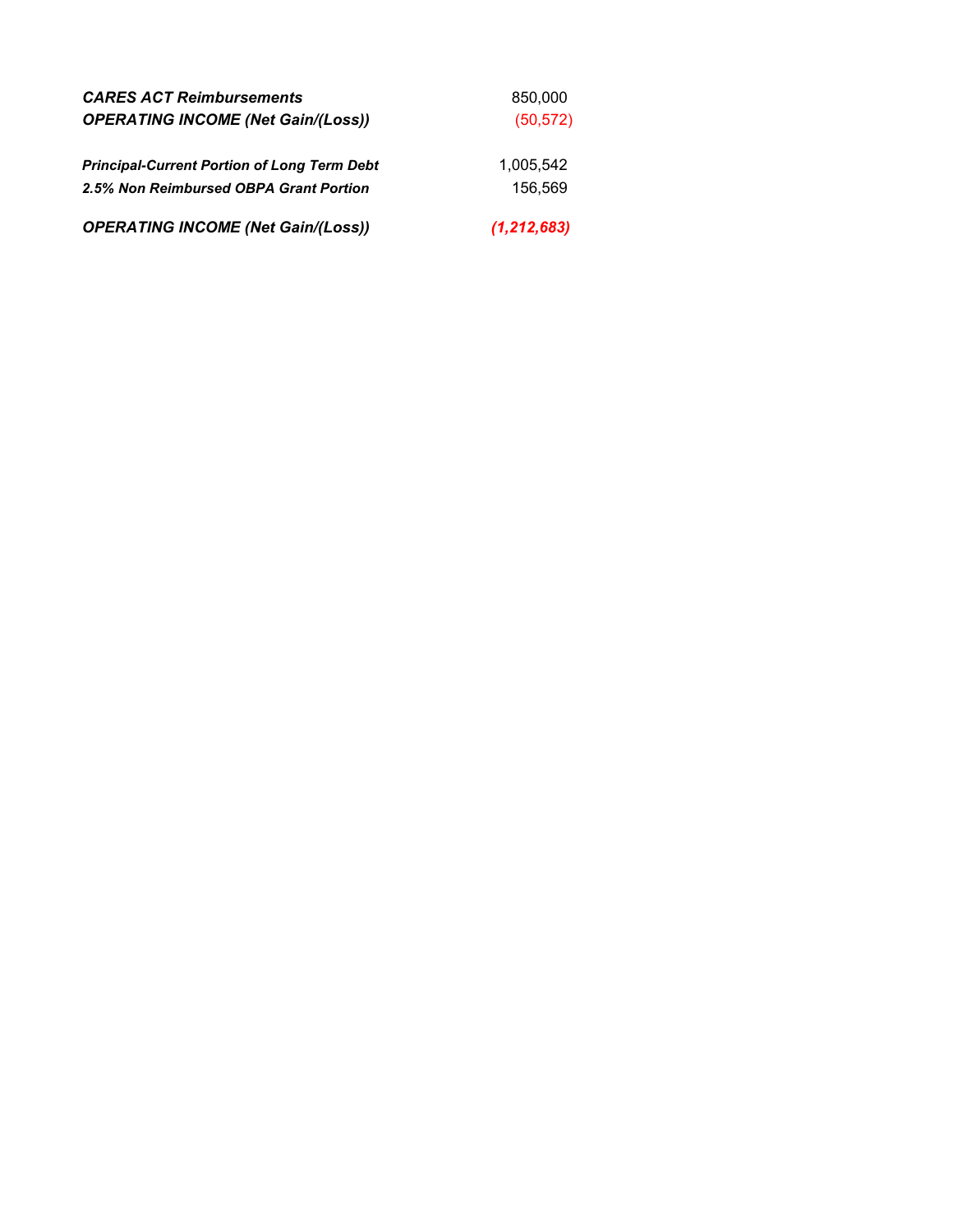| Ogdensburg Bridge and Port Authority<br>Bridge Revenue Budget: 2021-2022 |                    |                  |                                     |                        |                  |                  |                  |                  |                  |                  |                                 |                  |                  |                                                                                  |
|--------------------------------------------------------------------------|--------------------|------------------|-------------------------------------|------------------------|------------------|------------------|------------------|------------------|------------------|------------------|---------------------------------|------------------|------------------|----------------------------------------------------------------------------------|
|                                                                          |                    | 703,761          | Total Toll Revenue Auto & All Other |                        |                  |                  |                  |                  |                  |                  |                                 |                  |                  |                                                                                  |
| <b>Bridge Revenues:</b>                                                  | Total 2021-2022    | Apr-21           | May-21                              | $Jun-21$               | Jul-21           | Aug-21           | Sep-21           | Oct-21           | Nov-21           | Dec-21           | $Jan-22$                        | Feb-22           | Mar-22           |                                                                                  |
| Bridge Tolls - Autos                                                     | 199.833            | 11.541           | 16.273                              | 14.784                 | 17.374           | 19.751           | 24.110           | 22.255           | 18.651           | 19.589           | 12.243                          | 13.064           | 10.198           |                                                                                  |
| Bridge Tolls - Commercial/All Other                                      | 503,928            | 36,893           | 35,355                              | 41,905                 | 41,306           | 40,723           | 47.404           | 49,071           | 46,670           | 38,148           | 42,058                          | 40,462           | 43,933           |                                                                                  |
| Building Rental Income - Includes Border Station                         | 1.228.453          | 94.939<br>300    | 94.759                              | 94.579                 | 99.942           | 101.054          | 103.276          | 104.387          | 106.397          | 108.064          | 106.740                         | 106.740          | 107.578          |                                                                                  |
| Land Rental Income<br>Grant Income                                       | 3.600<br>$\sim$    | ÷.               | 300<br>$\alpha$                     | 300<br>$\bullet$       | 300              | 300              | 300              | 300<br>$\sim$    | 300<br>۰         | 300              | 300<br>$\overline{\phantom{a}}$ | 300<br>÷.        | 300              |                                                                                  |
| Interest Income                                                          | 46                 | -3               | $\mathcal{R}$                       | $\Delta$               | $\overline{a}$   | $\overline{a}$   | $\mathbf{4}$     | $\mathbf{4}$     | $\Delta$         | $\overline{a}$   | $\overline{a}$                  | $\mathbf{4}$     | $\mathbf{A}$     |                                                                                  |
| Advertising Income                                                       | 4.000              |                  | ٠                                   |                        |                  | 500              | 500              | 500              | 500              | 500              | 500                             | 500              | 500              |                                                                                  |
| Other Misc Income                                                        | ٠.                 | $\Omega$         | $\Omega$                            | $\Omega$               | $\Omega$         | $\Omega$         | $\Omega$         | $\Omega$         | $\Omega$         | $\Omega$         | $\Omega$                        | $\Omega$         | $\Omega$         |                                                                                  |
| 2020 - 2021 Budget Totals                                                | 1.939.860          | 143.675          | 146,689                             | 151.572                | 158.927          | 162.332          | 175,594          | 176,517          | 172.522          | 166,605          | 161,845                         | 161.070          | 162.512          |                                                                                  |
| <b>Auto Crossings:</b>                                                   |                    | Apr-21           | May-21                              | <b>Jun-21</b>          | Jul-21           | Aug-21           | Sep-21           | Oct-21           | Nov-21           | <b>Dec-21</b>    | $Jan-22$                        | Feb-22           | Mar-22           |                                                                                  |
| 2021-2022 Budget Projection w/ COVID                                     | 61,487             | 3.551            | 5,007                               | 4.549                  | 5.346            | 6.077            | 7.418            | 6,848            | 5,739            | 6.027            | 3.767                           | 4.020            | 3,138            | COVID Calculations Begin Flat from 20-21 then increase by 1%                     |
| 2020 - 2021 Actual/Projections COVID-19                                  | 60.963             | 3.551            | 5.007                               | 4.504                  | 5.293            | 6.017            | 7.345            | 6.780            | 5.682            | 5.968            | 3.730                           | 3.980            | 3.107            | With COVID-19, reduction for projections<br>87%-90% Decrease                     |
| 2019 - 2020 Actual                                                       | 577.667            | 45.707           | 51.016                              | 53.785                 | 60.506           | 65,820           | 51.320           | 53,477           | 46.345           | 47.742           | 37.297                          | 39.798           | 24.854           | 2.5% Increase (Skywest flight increase)<br>2.5 % Increase                        |
| 2018 - 2019 Actual                                                       | 582.926            | 45.117           | 53,579                              | 54.918                 | 57.042           | 61,281           | 50.136           | 50,361           | 44.883           | 49,555           | 35,667                          | 35,864           | 44.523           | 1% Increase<br>Budgeted                                                          |
| 2017 - 2018 Traffic                                                      | 605,863            | 45.879           | 48.520                              | 51.628                 | 57.077           | 64.803           | 53.925           | 54.604           | 50.938           | 51,745           | 39.567                          | 39.580           | 47.597           |                                                                                  |
| 2016 - 2017 Traffic                                                      | 558,866            | 41.146           | 47.247                              | 49.552                 | 59.176           | 57,800           | 50.566           | 48.993           | 43.977           | 45.717           | 38,721                          | 35.906           | 40.065           |                                                                                  |
| <b>Commercial / Truck Crossings</b>                                      |                    | Apr-21           | May-21                              |                        | Jul-21           |                  |                  | Oct-21           | Nov-21           | Dec-21           | $Jan-22$                        | Feb-22           | Mar-22           |                                                                                  |
| 2021-2022 Budget Projection w/ COVID                                     | 67,190             | 4.919            | 4,714                               | <b>Jun-21</b><br>5.587 | 5,508            | Aug-21<br>5,430  | Sep-21<br>6.321  | 6,543            | 6.223            | 5.086            | 5.608                           | 5.395            | 5.858            | COVID Calculations Begin Flat from 20-21 then increase by 1%                     |
| 2020 - 2021 Actual/Projections COVID-19                                  | 66.620             | 4.919            | 4.714                               | 5.532                  | 5.453            | 5.376            | 6.258            | 6,478            | 6.161            | 5.036            | 5.552                           | 5.342            | 5,800            | With COVID-19, reduction for projections<br>5%-7% Decrease                       |
| 2019 - 2020 Actual                                                       | 76,800             | 6,905            | 6.911                               | 6.434                  | 6.587            | 6.663            | 6.582            | 6.778            | 6.321            | 5.474            | 6.035                           | 5.806            | 6.304            | Budgeted<br>1% Increase                                                          |
| 2018 - 2019 Actual                                                       | 80.001             | 6.989            | 7.574                               | 7.295                  | 7.300            | 7.261            | 6.569            | 7,200            | 6.189            | 5.693            | 6.234                           | 5.662            | 6.035            |                                                                                  |
| 2017 - 2018 Traffic                                                      | 82.441             | 7.122            | 8.215                               | 8.155                  | 6.671            | 7.316            | 6.599            | 6.935            | 6.851            | 5.716            | 6.430                           | 5.697            | 6.734            |                                                                                  |
| 2016 - 2017 Traffic                                                      | 78,658             | 6.488            | 7.040                               | 6.970                  | 5.552            | 6.599            | 6.690            | 6,533            | 6.281            | 5.808            | 6.848                           | 6.515            | 7.334            |                                                                                  |
|                                                                          |                    |                  |                                     |                        |                  |                  |                  |                  |                  |                  |                                 |                  |                  |                                                                                  |
| <b>Bridge Traffic Stats (All Crossings)</b>                              | Total              | Apr-21           | May-21                              | <b>Jun-21</b>          | Jul-21           | Aug-21           | Sep-21           | Oct-21           | Nov-21           | Dec-21           | $Jan-22$                        | Feb-22           | Mar-22           |                                                                                  |
| 2021-2022 Budget Projection w/ COVID                                     | 128,677            | 8,470            | 9.721                               | 10.136                 | 10,853           | 11,507           | 13,739           | 13,391           | 11.961           | 11.114           | 9,375                           | 9.415            | 8,995            |                                                                                  |
| 2020 - 2021 Actual/Projections COVID-19                                  | 127,583            | 8,470            | 9,721                               | 10.036                 | 10.746           | 11,393           | 13,603           | 13,258           | 11,843           | 11.004           | 9,282                           | 9,321            | 8.906            |                                                                                  |
| 2019 - 2020 Actual                                                       | 654,467            | 52.612           | 57.927                              | 60.219                 | 67.093           | 72,483           | 57.902           | 60.255           | 52.666           | 53.216           | 43.332                          | 45.604           | 31.158           |                                                                                  |
| 2018 - 2019 Actual                                                       | 662.927            | 52.106           | 61.153                              | 62.213                 | 64.342           | 68.542           | 56.705           | 57.561           | 51.072           | 55.248           | 41.901                          | 41.526           | 50.558           |                                                                                  |
| 2017 - 2018 Traffic<br>2016 - 2017 Traffic                               | 688.304<br>637.524 | 53.001<br>47.634 | 56.735<br>54.287                    | 59.783<br>56.522       | 63.748<br>64.728 | 72.119<br>64.399 | 60.524<br>57.256 | 61,539<br>55.526 | 57,789<br>50.258 | 57.461<br>51.525 | 45.997<br>45.569                | 45,277<br>42.421 | 54.331<br>47.399 |                                                                                  |
|                                                                          |                    |                  |                                     |                        |                  |                  |                  |                  |                  |                  |                                 |                  |                  |                                                                                  |
| <b>Bridge Revenues:</b>                                                  |                    |                  | 3.25                                |                        |                  | 3.25             |                  |                  |                  |                  | 3.25                            |                  | 3.25             |                                                                                  |
| Average Toll - Auto<br>Average Toll - Commercial/Other                   |                    | 3.25<br>6.38     | 6.38                                | 3.25<br>6.38           | 3.25<br>6.38     | 6.38             | 3.25<br>6.38     | 3.25<br>6.38     | 3.25<br>6.38     | 3.25<br>6.38     | 6.38                            | 3.25<br>6.38     | 6.38             |                                                                                  |
| Projected 2019 - 2020 Toll - Auto                                        |                    | 3.25             | 3.25                                | 3.25                   | 3.25             | 3.25             | 3.25             | 3.25             | 3.25             | 3.25             | 3.25                            | 3.25             | 3.25             |                                                                                  |
| Projected 2018 - 2019 Toll - Auto                                        |                    | 3.20             | 3.20                                | 3.20                   | 3.20             | 3.20             | 3.20             | 3.20             | 3.20             | 3.20             | 3.20                            | 3.20             | 3.20             |                                                                                  |
| Projected 2019 - 2020 Toll - Comm                                        |                    | 7.50             | 7.50                                | 7.50                   | 7.50             | 7.50             | 7.50             | 7.50             | 7.50             | 7.50             | 7.50                            | 7.50             | 7.50             |                                                                                  |
| Projected 2018 - 2019 Toll - Comm                                        |                    | 7.50             | 7.50                                | 7.50                   | 7.50             | 7.50             | 7.50             | 7.50             | 7.50             | 7.50             | 7.50                            | 7.50             | 7.50             |                                                                                  |
| Projected Revenues - Auto 2020                                           | 199,833            | 11.541           | 16,273                              | 14.784                 | 17.374           | 19,751           | 24.110           | 22,255           | 18,651           | 19,589           | 12.243                          | 13.064           | 10,198           |                                                                                  |
| Projected Revenues - Commercial 2020                                     | 503.928            | 36,893           | 35,355                              | 41.905                 | 41.306           | 40.723           | 47.404           | 49.071           | 46,670           | 38,148           | 42.058                          | 40.462           | 43,933           |                                                                                  |
|                                                                          |                    |                  |                                     |                        |                  |                  |                  |                  |                  |                  |                                 |                  |                  |                                                                                  |
| Rental Income:                                                           |                    | Apr-21           | May-21                              | <b>Jun-21</b>          | Jul-21           | Aug-21           | Sep-21           | Oct-21           | Nov-21           | Dec-21           | $Jan-22$                        | Feb-22           | Mar-22           |                                                                                  |
| Ammex Duty Free                                                          | 96.241             |                  | $\sim$                              |                        | 5.556            | 6.667            | 8.889            | 10,000           | 12.222           | 13.889           | 12.565                          | 12.565           |                  | 13.889 Minimum is \$100.000. If no % of gross receipts. \$100K not due until May |
| Stephens Media Group - Radio Station                                     | 21.275             | 1.773            | 1.773                               | 1.773                  | 1.773            | 1.773            | 1.773            | 1.773            | 1.773            | 1.773            | 1.773                           | 1.773            |                  | 1.773 Expires 2025 - NO CPI in lease agreement                                   |
| Daniel Dodge, CSW                                                        | 575                | 192              | 192                                 | 192                    |                  |                  |                  |                  |                  |                  |                                 |                  |                  | Expires June 2021                                                                |
| Carol Griffith, MD                                                       | 5.346              | 486              | 486                                 | 486                    | 486              | 486              | 486              | 486              | 486              | 486              | 486                             | 486              |                  | Expires February 2021                                                            |
| OBSI Rental Income                                                       | 1.081.464          | 90.122           | 90.122                              | 90.122                 | 90.122           | 90.122           | 90.122           | 90.122           | 90.122           | 90.122           | 90.122                          | 90.122           | 90.122           |                                                                                  |
| Barbara Fleet                                                            | 1.484              | 212              | 212                                 | 212                    | 212              | 212              | 212              | 212              |                  |                  |                                 |                  |                  | Expires October 2021                                                             |
| Knudsen Systems                                                          | 360                | 180              | 180                                 |                        |                  |                  |                  |                  |                  |                  |                                 |                  |                  | Expires May 2021                                                                 |
| SUNY Canton                                                              | 12.648             | 1.054            | 1.054                               | 1.054                  | 1.054            | 1.054            | 1.054            | 1.054            | 1.054            | 1.054            | 1.054                           | 1.054            |                  | 1.054 Expires June 2022                                                          |
| Glenda Jones, LCSW-R                                                     | 180                | 180              |                                     |                        |                  |                  |                  |                  |                  |                  |                                 |                  |                  | Expires March 2021                                                               |
| <b>MAC Global</b>                                                        | 4,560              | 380              | 380                                 | 380                    | 380              | 380              | 380              | 380              | 380              | 380              | 380                             | 380              |                  | 380 Expires November 2020 (Renewed - Monthly Rent remained \$380)                |
| Demers                                                                   | 1.680              | 140              | 140                                 | 140                    | 140              | 140              | 140              | 140              | 140              | 140              | 140                             | 140              |                  | 140 Expires January 2021 (Current \$140) - Renewed at current rate for one year  |
| Cortech - Penski                                                         | 2.640              | 220              | 220                                 | 220                    | 220              | 220              | 220              | 220              | 220              | 220              | 220                             | 220              |                  | 220 Expires September 2023 - NO CPI                                              |
| Total Rental Income - 2021                                               | 1 228 453          | 94 939           | 94 759                              | 94.579                 | 99.942           | 101.054          | 103 276          | 104.387          | 106.397          | 108.064          | 106.740                         | 106,740          | 107.578          |                                                                                  |

Check Totals 1,228,453 S/B Zero -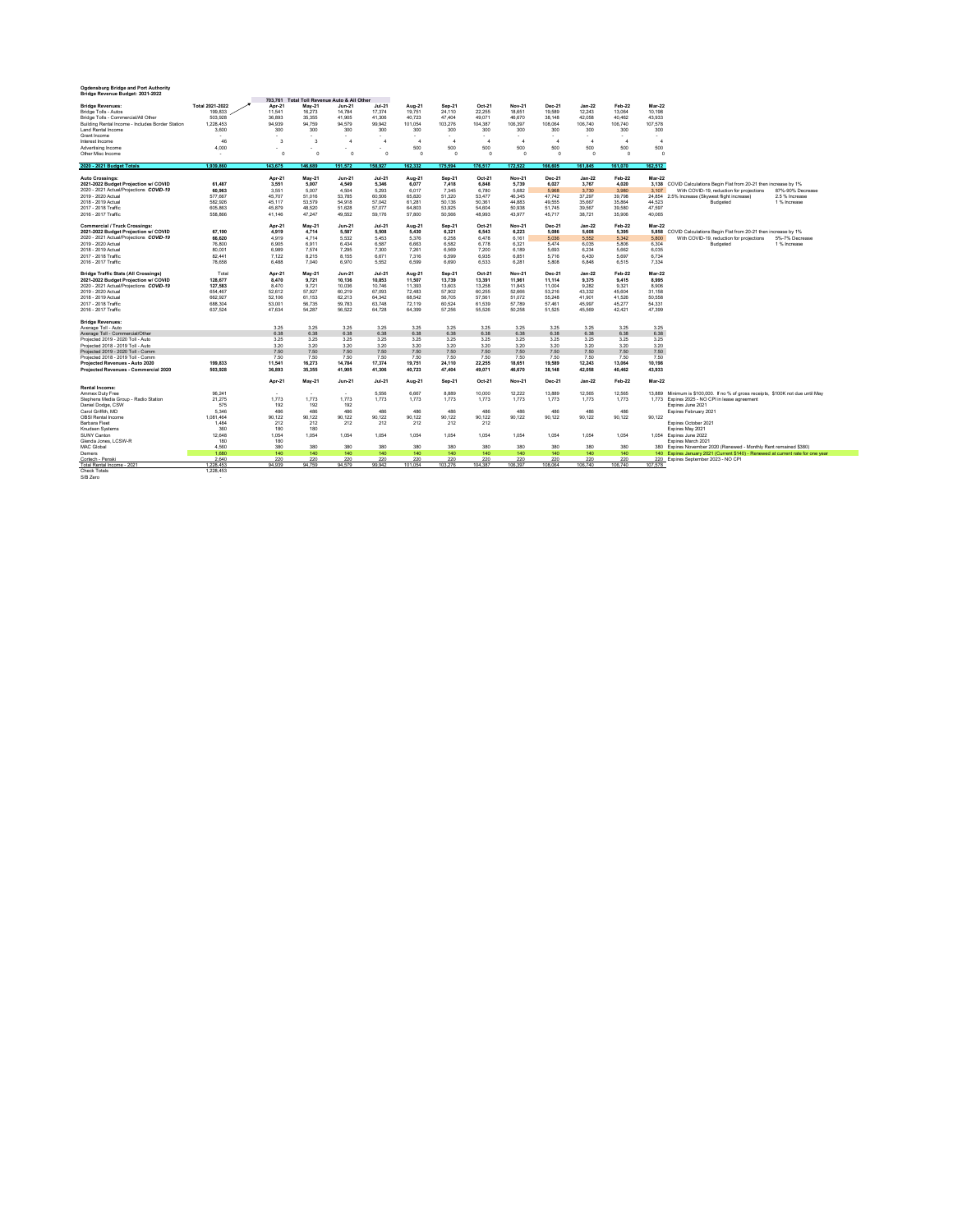**OBPA 2021-2022 Industrial Park Rental Income Budget**

|                                                  | Total                    |                          | May              | June             | July             |                  |                  | Oct.             | Nov.             | Dec.             | Jan.             | Feb.                     | Mar.                     |                                         |                        |                                                                            |         |                    |                |
|--------------------------------------------------|--------------------------|--------------------------|------------------|------------------|------------------|------------------|------------------|------------------|------------------|------------------|------------------|--------------------------|--------------------------|-----------------------------------------|------------------------|----------------------------------------------------------------------------|---------|--------------------|----------------|
| <b>Building Rentals:</b>                         |                          | Apr.                     |                  |                  |                  | Aug.             | Sept.            |                  |                  |                  |                  |                          |                          |                                         |                        |                                                                            |         |                    |                |
|                                                  | 80,101                   | 6,801                    | 6,801            | 6,801            | 9,382            | 6,681            | 6,681            | 6,159            | 6,159            | 6,159            | 6,159            | 6,159                    | 6,159                    |                                         |                        |                                                                            |         |                    |                |
| #1 Utilities/Other                               | 18,312                   | 1,526                    | 1,526            | 1,526            | 1,526            | 1,526            | 1,526            | 1,526            | 1,526            | 1,526            | 1,526            | 1,526                    | 1,526                    |                                         |                        |                                                                            |         |                    |                |
| #3<br>#3 Utilities/Other                         | 57,817                   | 4,812<br>796             | 4,812<br>796     | 4,812<br>796     | 4,812            | 4,812<br>796     | 4,823<br>796     | 4,823<br>796     | 4,823<br>796     | 4,823<br>796     | 4,823<br>796     | 4,823<br>796             | 4,823                    |                                         |                        |                                                                            |         |                    |                |
| #4                                               | 9,548<br>65,352          | 6,066                    | 6,066            | 5,412            | 796<br>5,412     | 5,412            | 5,284            | 5,284            | 5,284            | 5,284            | 5,284            | 5,284                    | 796<br>5,284             |                                         |                        |                                                                            |         |                    |                |
| #4 Utilities/Other                               | 15,721                   | 1,310                    | 1,310            | 1,310            | 1,310            | 1,310            | 1,310            | 1,310            | 1,310            | 1,310            | 1,310            | 1,310                    | 1.310                    |                                         |                        |                                                                            |         |                    |                |
| #6                                               | 165,861                  | 13,640                   | 13,640           | 13,640           | 13,640           | 13,913           | 13,913           | 13,913           | 13,913           | 13,913           | 13,913           | 13,913                   | 13,913                   |                                         |                        |                                                                            |         |                    |                |
| #6 Utilities/Other                               | $\sim$                   |                          |                  |                  |                  |                  |                  |                  |                  |                  |                  |                          | $\overline{\phantom{a}}$ |                                         |                        |                                                                            |         |                    |                |
| #11                                              | 190,227                  | 15,713                   | 15,713           | 15,880           | 15,880           | 15,880           | 15,880           | 15,880           | 15,880           | 15,880           | 15,880           | 15,880                   | 15,880                   |                                         |                        |                                                                            |         |                    |                |
| #11 Utilities/Other                              |                          |                          |                  |                  |                  |                  |                  |                  |                  |                  |                  |                          |                          |                                         |                        |                                                                            |         |                    |                |
| #12<br>#12 Utilities/Other                       | 27,372                   | 2,281                    | 2,281            | 2,281            | 2,281            | 2,281            | 2,281            | 2,281            | 2,281            | 2,281            | 2,281            | 2,281                    | 2,281                    |                                         |                        |                                                                            |         |                    |                |
| #14                                              | 226,860                  | 18,905                   | 18,905           | 18,905           | 18,905           | 18,905           | 18,905           | 18,905           | 18,905           | 18,905           | 18,905           | 18,905                   | 18,905                   |                                         |                        |                                                                            |         |                    |                |
| #14 Utilities/Other                              |                          |                          |                  |                  |                  |                  |                  |                  |                  |                  |                  |                          |                          |                                         | <b>Assumed:</b>        |                                                                            |         |                    |                |
| Sub-Total                                        | 857,171                  | 71,850                   | 71,850           | 71,362           | 73,943           | 71,515           | 71,398           | 70,875           | 70,875           | 70,875           | 70,875           | 70,875                   | 70,875                   |                                         |                        | 75% of tenants would renew from list below                                 |         |                    |                |
|                                                  |                          |                          |                  |                  |                  |                  |                  |                  |                  |                  |                  |                          |                          |                                         |                        | Only took 75% of renewal amounts - not tenant by tenant                    |         |                    |                |
| Land Leases                                      | 15,000                   | 1,250                    | 1,250            | 1,250            | 1,250            | 1,250            | 1,250            | 1,250            | 1,250            | 1,250            | 1,250            | 1,250                    | 1,250                    |                                         |                        | Using specific tenants and amounts, IP income \$700.66 above budget number |         |                    |                |
| Misc Income<br>Interest Income                   | $\overline{\phantom{a}}$ | $\overline{\phantom{a}}$ |                  |                  |                  |                  |                  |                  |                  |                  |                  | $\overline{\phantom{a}}$ | $\sim$                   |                                         |                        |                                                                            |         |                    |                |
| Total                                            | 872,171                  | 73,100                   | 73,100           | 72,612           | 75,193           | 72,765           | 72,648           | 72.125           | 72,125           | 72.125           | 72.125           | 72,125                   | 72,125                   |                                         |                        |                                                                            |         |                    |                |
| <b>Check Totals</b>                              | 872,171                  |                          |                  |                  |                  |                  |                  |                  |                  |                  |                  |                          |                          |                                         |                        |                                                                            |         |                    |                |
|                                                  |                          |                          |                  |                  |                  |                  |                  |                  |                  |                  |                  |                          |                          |                                         | <b>ADDITIONAL INC.</b> |                                                                            |         |                    |                |
| Building 1:                                      |                          | Apr.                     | May              | June             | July             | Aug.             | Sept.            | Oct.             | Nov.             | Dec.             | Jan.             | Feb.                     | Mar.                     | <b>EXPIRATION DATE</b>                  | W/ RENEWAL             |                                                                            |         |                    |                |
| Lincare                                          | 43,839                   | 3,653                    | 3,653            | 3,653            | 3,653            | 3,653            | 3,653            | 3,653            | 3,653            | 3,653            | 3,653            | 3,653                    | 3,653                    | $2021 - 12 - 3'$                        |                        | 10,959.72 Assume renewal at current rate                                   |         |                    |                |
| Corning                                          |                          |                          |                  |                  |                  |                  |                  |                  |                  |                  |                  |                          |                          | Moved to the Port                       |                        |                                                                            |         |                    |                |
| AB Thermal Tech<br><b>ISRU</b>                   | 21,067<br>3,134          | 1,756<br>522             | 1,756<br>522     | 1,756<br>522     | 1,756<br>522     | 1,756<br>522     | 1,756<br>522     | 1,756            | 1,756            | 1,756            | 1,756            | 1,756                    | 1,756                    | 2021-09-30<br>2021-09-30                | 3,134.04               | 10,533.54 Assume renewal at current rate                                   |         |                    |                |
| West End Mgmt                                    | 3,600                    | 300                      | 300              | 300              | 300              | 300              | 300              | 300              | 300              | 300              | 300              | 300                      | 300                      | 2020-12-31                              |                        | 3,600.00 Renewal at \$300 per month                                        |         |                    |                |
| <b>Quality Hearing Instr</b>                     | 5,400                    | 450                      | 450              | 450              | 450              | 450              | 450              | 450              | 450              | 450              | 450              | 450                      | 450                      | 2023-01-31                              |                        |                                                                            |         |                    |                |
| <b>Clarkson University</b>                       | 2,701                    |                          |                  |                  | 2,701            |                  |                  |                  |                  |                  |                  |                          |                          | 2022-06-30                              |                        |                                                                            |         |                    |                |
| Sehco                                            |                          |                          |                  |                  |                  |                  |                  |                  |                  |                  |                  |                          |                          | Did Not Renew                           |                        |                                                                            |         |                    |                |
| Nova Networks                                    | 360                      | 120                      | 120              | 120              |                  |                  |                  |                  |                  |                  |                  |                          |                          | 2021-06-30                              | 960.00                 |                                                                            |         |                    |                |
| Vacant<br><b>Building 1 Total</b>                | 80,101                   | 6,801                    | 6,801            | 6,801            | 9,382            | 6,681            | 6,681            | 6,159            | 6,159            | 6,159            | 6,159            | 6,159                    | 6,159                    |                                         | 29,187                 |                                                                            |         |                    |                |
|                                                  |                          |                          |                  |                  |                  |                  |                  |                  |                  |                  |                  |                          |                          |                                         |                        |                                                                            |         |                    |                |
| Building 3:                                      |                          |                          |                  |                  |                  |                  |                  |                  |                  |                  |                  |                          |                          |                                         |                        |                                                                            |         |                    |                |
| Veritas Tools                                    |                          |                          |                  |                  |                  |                  |                  |                  |                  |                  |                  |                          |                          | Left Early                              |                        |                                                                            |         |                    |                |
| <b>AN Deringer</b>                               | 21,870<br>35,947         | 1,823<br>2,989           | 1,823<br>2,989   | 1,823<br>2,989   | 1,823<br>2,989   | 1,823<br>2,989   | 1,823<br>3,000   | 1,823<br>3,000   | 1,823<br>3,000   | 1,823<br>3,000   | 1,823<br>3,000   | 1,823<br>3,000           | 1,823<br>3,000           | <b>Took Veritas Space</b><br>2022-08-31 |                        |                                                                            |         |                    |                |
| <b>NAC Logistics</b><br><b>Building 3 Total</b>  | 57,817                   | 4,812                    | 4,812            | 4,812            | 4,812            | 4,812            | 4,823            | 4,823            | 4,823            | 4,823            | 4,823            | 4,823                    | 4,823                    |                                         |                        |                                                                            |         |                    |                |
|                                                  |                          |                          |                  |                  |                  |                  |                  |                  |                  |                  |                  |                          |                          |                                         |                        |                                                                            |         |                    |                |
| Building 4:                                      |                          | Apr.                     | May              | June             | July             | Aug.             | Sept.            | Oct.             | Nov.             | Dec.             | Jan.             | Feb.                     | Mar.                     |                                         |                        |                                                                            |         |                    |                |
| Anda Medical                                     | 39,884                   | 3,269                    | 3,269            | 3,335            | 3,335            | 3,335            | 3,335            | 3,335            | 3,335            | 3,335            | 3,335            | 3,335                    | 3,335                    | 2022-05-31                              |                        |                                                                            |         |                    |                |
| Day Automation                                   | 1,440<br>640             | 720                      | 720              |                  |                  |                  |                  |                  |                  |                  |                  |                          |                          | 2021-05-31                              | 7,200.00               |                                                                            |         |                    |                |
| <b>KDM Analytics</b><br>NYS Veteran's Affairs    | 5,628                    | 128<br>469               | 128<br>469       | 128<br>469       | 128<br>469       | 128<br>469       | 469              | 469              | 469              | 469              | 469              | 469                      | 469                      | 2021-08-31<br>2021-05-31                | 896.00                 | 4,690.00 Assume renewal at current rate                                    |         |                    |                |
| <b>AN Deringer</b>                               | 17,760                   | 1,480                    | 1,480            | 1,480            | 1,480            | 1,480            | 1,480            | 1,480            | 1,480            | 1,480            | 1,480            | 1,480                    | 1,480                    | 2022-08-31                              |                        |                                                                            |         |                    |                |
| <b>Building 4 Total</b>                          | 65,352                   | 6,066                    | 6,066            | 5,412            | 5,412            | 5,412            | 5,284            | 5,284            | 5,284            | 5,284            | 5,284            | 5,284                    | 5,284                    |                                         | 12,786                 |                                                                            |         |                    |                |
|                                                  |                          |                          |                  |                  |                  |                  |                  |                  |                  |                  |                  |                          |                          |                                         |                        |                                                                            |         |                    |                |
| Building 6:                                      |                          |                          |                  |                  |                  |                  |                  |                  |                  |                  |                  |                          |                          |                                         |                        |                                                                            |         |                    |                |
| <b>Strater Ferris</b><br><b>Building 6 Total</b> | 165.861<br>165.861       | 13.640<br>13.640         | 13.640<br>13.640 | 13.640<br>13,640 | 13.640<br>13.640 | 13.913<br>13.913 | 13.913<br>13,913 | 13.913<br>13.913 | 13.913<br>13.913 | 13.913<br>13,913 | 13.913<br>13.913 | 13.913<br>13.913         | 13.913<br>13,913         | 2023-07-31                              |                        |                                                                            |         |                    |                |
|                                                  |                          |                          |                  |                  |                  |                  |                  |                  |                  |                  |                  |                          |                          |                                         |                        |                                                                            |         |                    |                |
| Building 11:                                     |                          |                          |                  |                  |                  |                  |                  |                  |                  |                  |                  |                          |                          |                                         |                        |                                                                            |         |                    |                |
| Artic OEM                                        | 101,667                  | 8,333                    | 8,333            | 8,500            | 8,500            | 8,500            | 8,500            | 8,500            | 8,500            | 8,500            | 8,500            | 8,500                    | 8,500                    | 2024-05-31                              |                        |                                                                            |         |                    |                |
| River Vista (Canexsys)                           | 88,560                   | 7.380                    | 7.380            | 7.380            | 7.380            | 7,380            | 7,380            | 7.380            | 7,380            | 7,380            | 7.380            | 7.380                    | 7,380                    | 2021-06-14                              |                        | 70,110.00 Assume renewal at current rate                                   | 340,000 | 238,000            | 5,950          |
| <b>Building 11 Total</b>                         | 190,227                  | 15,713                   | 15,713           | 15,880           | 15,880           | 15,880           | 15,880           | 15,880           | 15,880           | 15,880           | 15,880           | 15,880                   | 15,880                   |                                         | 70,110                 |                                                                            |         | 255,000<br>272,000 | 6,375<br>6,800 |
| Building 12:                                     |                          |                          |                  |                  |                  |                  |                  |                  |                  |                  |                  |                          |                          |                                         |                        |                                                                            |         |                    |                |
| T-Base Comm                                      |                          |                          |                  |                  |                  |                  |                  |                  |                  |                  |                  |                          |                          | 2021-03-31                              | 58,044.00              |                                                                            |         |                    |                |
| Mental Hygiene Legal                             | 27,372                   | 2,281                    | 2,281            | 2,281            | 2,281            | 2,281            | 2,281            | 2,281            | 2,281            | 2,281            | 2,281            | 2,281                    | 2,281                    | 2022-03-31                              |                        |                                                                            |         |                    |                |
| <b>Building 12 Total</b>                         | 27,372                   | 2,281                    | 2,281            | 2,281            | 2,281            | 2,281            | 2,281            | 2,281            | 2,281            | 2,281            | 2,281            | 2,281                    | 2,281                    |                                         | 58,044                 |                                                                            |         |                    |                |
|                                                  |                          |                          |                  |                  |                  |                  |                  |                  |                  |                  |                  |                          |                          |                                         |                        |                                                                            |         |                    |                |
| Building 14:<br>Med Eng                          |                          | 18.905                   | 18.905           | 18,905           | 18,905           | 18.905           | 18,905           | 18.905           |                  | 18,905           | 18.905           | 18,905                   | 18,905                   | 2021-09-30                              |                        | 113,430.00 Assume renewal at current rate                                  |         |                    |                |
| <b>Building 14 Total</b>                         | 226,860<br>226,860       | 18.905                   | 18.905           | 18.905           | 18.905           | 18.905           | 18.905           | 18.905           | 18,905<br>18.905 | 18.905           | 18.905           | 18.905                   | 18,905                   |                                         | 113,430                |                                                                            |         |                    |                |
|                                                  |                          |                          |                  |                  |                  |                  |                  |                  |                  |                  |                  |                          |                          |                                         |                        |                                                                            |         |                    |                |
| Land Leases:                                     |                          |                          |                  |                  |                  |                  |                  |                  |                  |                  |                  |                          |                          |                                         |                        |                                                                            |         |                    |                |
| <b>Upstone Materials</b>                         | 15,000                   | 1,250                    | 1,250            | 1,250            | 1,250            | 1,250            | 1,250            | 1,250            | 1,250            | 1,250            | 1,250            | 1,250                    | 1,250                    | 2024-12-31                              |                        |                                                                            |         |                    |                |
| <b>Land Lease Total</b>                          | 15,000                   | 1,250                    | 1,250            | 1,250            | 1,250            | 1,250            | 1,250            | 1,250            | 1,250            | 1,250            | 1,250            | 1,250                    | 1,250                    |                                         |                        |                                                                            |         |                    |                |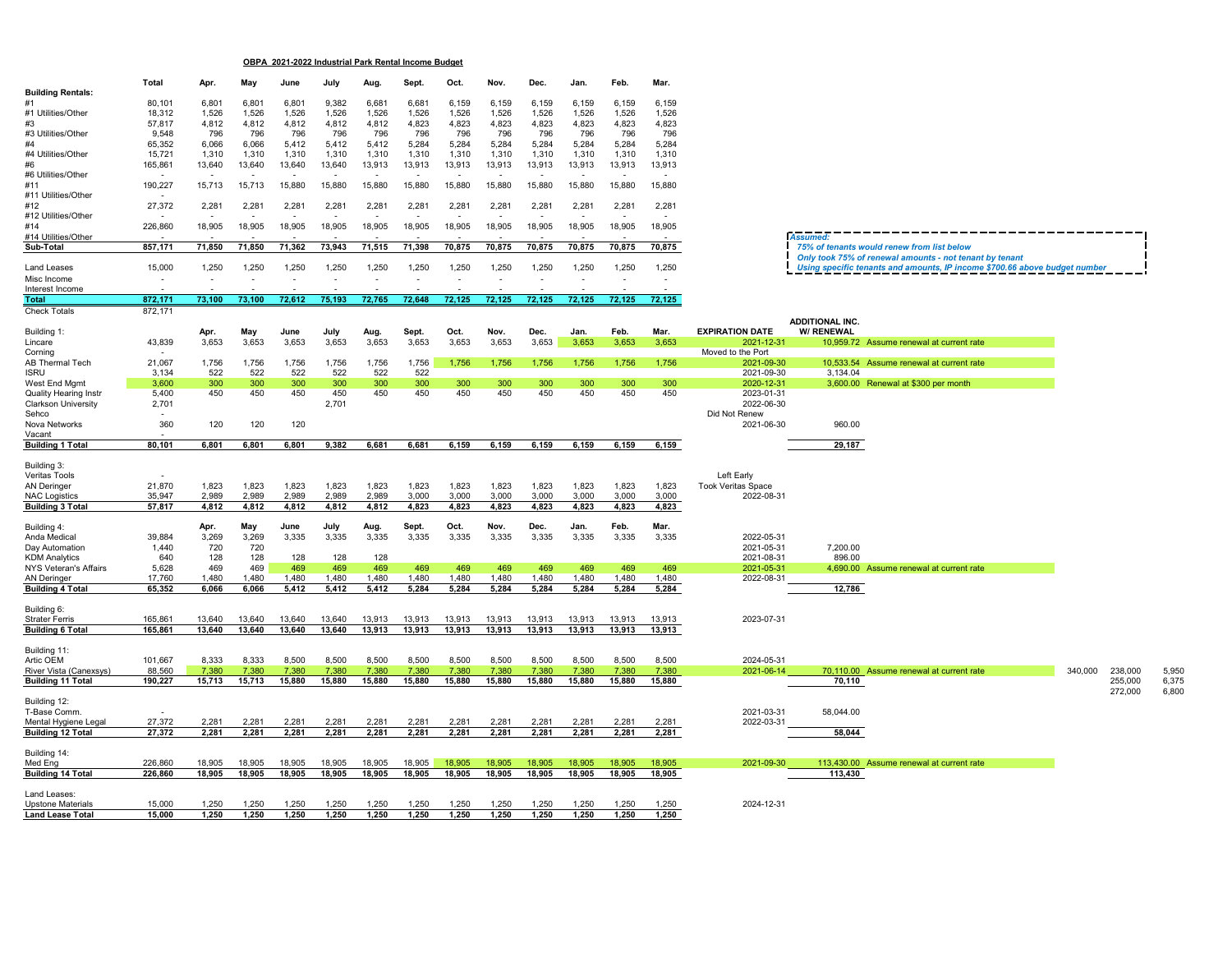| Ogdensburg Bridge and Port Authority<br>Ogdensburg International Airport - Budgeted Revenues<br>2021-2022 |                          | 92.923             |                          |                                                      |                          |                                 |                          |                          |                          |                          |                          |          |                          |                                 |                                                           |
|-----------------------------------------------------------------------------------------------------------|--------------------------|--------------------|--------------------------|------------------------------------------------------|--------------------------|---------------------------------|--------------------------|--------------------------|--------------------------|--------------------------|--------------------------|----------|--------------------------|---------------------------------|-----------------------------------------------------------|
|                                                                                                           |                          | 214,614<br>155,670 |                          |                                                      |                          |                                 |                          |                          |                          |                          |                          |          |                          |                                 |                                                           |
| <b>Airport Revenues:</b>                                                                                  | Total: 2021-2022         |                    | Apr-21                   | <b>Mav-21</b>                                        | $Jun-21$                 | $Jul-21$                        | Aug-21                   | Sep-21                   | Oct-21                   | <b>Nov-21</b>            | Dec-21                   | $Jan-22$ | Feb-22                   | <b>Mar-22</b>                   |                                                           |
| <b>Hangar Rentals</b>                                                                                     | 14.190                   |                    | 1,505                    | 1,505                                                | 1,505                    | 1,505                           | 1,075                    | 1,075                    | 1.075                    | 1.075                    | 1,075                    | 1.075    | 860                      | 860                             |                                                           |
| Corporate Rentals                                                                                         | 39,300                   |                    | 3,800                    | 3.400                                                | 2.900                    | 2.700                           | 3.100                    | 3.400                    | 3.200                    | 3.500                    | 3.100                    | 3.200    | 3.200                    | 3,800                           |                                                           |
| Facility Fees (Lessee - Allegiant only)                                                                   | - 11                     |                    | $\sim$                   |                                                      | $\sim$                   | $\overline{\phantom{a}}$        | $\overline{\phantom{a}}$ | $\overline{\phantom{a}}$ | $\sim$                   |                          | $\sim$                   | $\sim$   | $\sim$                   |                                 |                                                           |
| Passenger Facility Charges                                                                                | 58.750                   |                    | 2.750                    | 2.750                                                | 3.750                    | 3.750                           | 3.750                    | 3.750                    | 5.625                    | 5.625                    | 6.750                    | 6.750    | 6.750                    | 6.750                           | Flight Bookings (larger % if flying into OGS/Lower if not |
| Grant Income - SOAR (Operating)                                                                           |                          |                    |                          | $\overline{\phantom{a}}$                             | ٠                        | ٠                               |                          |                          |                          |                          |                          | ٠        |                          |                                 |                                                           |
| <b>Land Rental</b><br><b>Building Rental</b>                                                              | ۰.<br>11,608             |                    | ٠<br>967                 | $\overline{\phantom{a}}$<br>967                      | ۰<br>967                 | ٠<br>967                        |                          |                          |                          | 967                      | ٠<br>967                 | ٠<br>967 |                          | $\overline{\phantom{a}}$<br>967 |                                                           |
| Rental Cars Income                                                                                        | 5.263                    |                    |                          |                                                      |                          | 690                             | 967<br>895               | 967<br>925               | 967<br>745               | 573                      | 385                      | 350      | 967<br>350               | 350                             |                                                           |
| MAPCO - Parking Fees                                                                                      | 41.700                   |                    | ٠                        | $\overline{\phantom{a}}$<br>$\overline{\phantom{a}}$ | ٠<br>۰                   | 3.300                           | 3.300                    | 3.900                    | 3.600                    | 4.800                    | 5.400                    | 5.400    | 5.400                    | 6,600                           |                                                           |
| FBO - Fuel Sales                                                                                          | 155.864                  |                    | 10,850                   | 10,850                                               | 13.950                   | 15,500                          | 18,600                   | 19,375                   | 14,039                   | 13.950                   | 9,300                    | 9,300    | 9,300                    | 10,850                          |                                                           |
| Advertising/Misc Income                                                                                   | 72                       |                    | 6                        | 6                                                    | 6                        | 6                               | 6                        | $\mathbf{6}$             | 6                        | 6                        | 6                        | 6        | 6                        |                                 |                                                           |
| FAA LEO Reimbursement (25%)                                                                               | $\sim$                   |                    | ٠                        | $\overline{\phantom{a}}$                             | ٠                        | ٠                               | $\overline{\phantom{a}}$ |                          | ٠                        |                          | ٠                        | ٠        | $\sim$                   | ٠                               |                                                           |
| Vending Machine Income                                                                                    | 1.031                    |                    | 76                       |                                                      | $\sim$                   | 228                             | $\sim$                   | $\overline{\phantom{a}}$ | 364                      | $\sim$                   | $\sim$                   | 364      | $\sim$                   | $\overline{\phantom{a}}$        |                                                           |
| <b>GSE Storage Rental</b>                                                                                 | 18,000                   |                    | 1,500                    | 1.500                                                | 1.500                    | 1.500                           | 1.500                    | 1.500                    | 1.500                    | 1.500                    | 1.500                    | 1.500    | 1.500                    | 1.500                           |                                                           |
| EAS Apron Charges - Skywest                                                                               | 49.125                   |                    | 4.750                    | 4.250                                                | 3.625                    | 3.375                           | 3.875                    | 4.250                    | 4.000                    | 4.375                    | 3.875                    | 4.000    | 4.000                    | 4.750                           |                                                           |
| EAS Terminal Charges - Skywest                                                                            | 64.845                   |                    | 6.270                    | 5.610                                                | 4.785                    | 4.455                           | 5.115                    | 5.610                    | 5.280                    | 5.775                    | 5.115                    | 5.280    | 5.280                    | 6.270                           |                                                           |
| FAS Office Rent - Skywest                                                                                 | 9.825                    |                    | 950                      | 850                                                  | 725                      | 675                             | 775                      | 850                      | 800                      | 875                      | 775                      | 800      | 800                      | 950                             |                                                           |
| Low Cost Carrier Incentive Fees                                                                           | $\overline{\phantom{a}}$ |                    | ٠                        | $\sim$                                               | ۰                        | ٠                               |                          | $\overline{\phantom{a}}$ | ٠                        | $\overline{\phantom{a}}$ | $\sim$                   | ٠        |                          | ٠                               |                                                           |
|                                                                                                           |                          |                    |                          |                                                      |                          |                                 |                          |                          |                          |                          |                          |          |                          |                                 |                                                           |
| <b>Total Airport Revenues: 2021-2022</b>                                                                  | 469.573                  |                    | 33.424                   | 31.688                                               | 33.713                   | 38.651                          | 42.958                   | 45,608                   | 41.201                   | 43.021                   | 38.248                   | 38,992   | 38.413                   | 43,653                          |                                                           |
|                                                                                                           | 469.573                  |                    |                          |                                                      |                          |                                 |                          |                          |                          |                          |                          |          |                          |                                 |                                                           |
|                                                                                                           |                          |                    |                          |                                                      |                          |                                 |                          |                          |                          |                          |                          |          |                          |                                 |                                                           |
|                                                                                                           | Total: 2021-2022         |                    | Apr-21                   | <b>Mav-21</b>                                        | <b>Jun-21</b>            | $Jul-21$                        | Aug-21                   | Sep-21                   | Oct-21                   | <b>Nov-21</b>            | Dec-21                   | $Jan-22$ | Feb-22                   | Mar-22                          |                                                           |
| <b>Hangar Rentals</b>                                                                                     | 14.190                   | 4401.03            | 1.505                    | 1.505                                                | 1.505                    | 1.505                           | 1.075                    | 1.075                    | 1.075                    | 1.075                    | 1.075                    | 1.075    | 860                      | 860                             |                                                           |
| Corporate Rentals                                                                                         | 39,300                   | 4402.03            | 3,800                    | 3.400                                                | 2.900                    | 2.700                           | 3.100                    | 3,400                    | 3,200                    | 3.500                    | 3.100                    | 3,200    | 3,200                    | 3,800                           |                                                           |
| Facility Fees (Lessee - Allegiant only)                                                                   | $\overline{\phantom{a}}$ | 4403.03            | $\overline{\phantom{a}}$ | $\overline{\phantom{a}}$                             | $\overline{\phantom{a}}$ | $\overline{\phantom{a}}$        | $\overline{\phantom{a}}$ |                          | $\overline{\phantom{a}}$ |                          | $\overline{\phantom{a}}$ | $\sim$   | $\overline{\phantom{a}}$ | $\sim$                          |                                                           |
| Passenger Facility Charges                                                                                | 58.750                   | 4405.03            | 2,750                    | 2.750                                                | 3.750                    | 3.750                           | 3.750                    | 3.750                    | 5.625                    | 5.625                    | 6.750                    | 6.750    | 6.750                    | 6.750                           |                                                           |
| Grant Income - SOAR (Operating)                                                                           |                          | 4415.03            | $\overline{\phantom{a}}$ | $\overline{\phantom{a}}$                             | ٠                        | ٠                               |                          |                          |                          |                          |                          | ٠        |                          |                                 |                                                           |
| <b>Land Rental</b>                                                                                        |                          |                    |                          | $\sim$                                               | ۰                        | $\sim$                          | $\sim$                   |                          |                          |                          | $\sim$                   | $\sim$   | $\sim$                   | $\overline{\phantom{a}}$        |                                                           |
| <b>Building Rental</b>                                                                                    | 11,608                   | 4413.03            | 967                      | 967                                                  | 967                      | 967                             | 967                      | 967                      | 967                      | 967                      | 967                      | 967      | 967                      | 967                             |                                                           |
| Rental Cars Income                                                                                        | 5.263                    | 4423.03            | $\sim$                   | $\overline{\phantom{a}}$                             | ۰                        | 690                             | 895                      | 925                      | 745                      | 573                      | 385                      | 350      | 350                      | 350                             |                                                           |
| MAPCO - Parking Fees                                                                                      | 41.700                   | 4420.03            | $\overline{\phantom{a}}$ | $\overline{\phantom{a}}$                             | ٠                        | 3.300                           | 3.300                    | 3,900                    | 3.600                    | 4.800                    | 5.400                    | 5.400    | 5.400                    | 6,600                           |                                                           |
| FBO - Fuel Sales                                                                                          | 155.864                  | 4404.03            | 10.850                   | 10.850                                               | 13.950                   | 15.500                          | 18,600                   | 19.375                   | 14.039                   | 13.950                   | 9.300                    | 9.300    | 9.300                    | 10.850                          |                                                           |
| Advertising/Misc Income                                                                                   | 72                       | 4406.03            | 6                        | 6                                                    | 6                        | 6                               | 6                        | $\mathbf{6}$             | 6                        | 6                        | 6                        | 6        | 6                        | 6                               |                                                           |
| FAA LEO Reimbursement (25%)<br>Vending Machine Income                                                     | ٠<br>1.031               | 4424.03            | ٠<br>76                  | $\overline{\phantom{a}}$                             | ٠                        | $\overline{\phantom{a}}$<br>228 | $\overline{\phantom{a}}$ | $\overline{\phantom{a}}$ | ۰<br>364                 |                          | $\overline{\phantom{a}}$ | ٠<br>364 | $\overline{\phantom{a}}$ | $\sim$                          |                                                           |
| <b>GSE Storage Rental</b>                                                                                 | 18,000                   | 4425.03            | 1,500                    | 1,500                                                |                          | 1.500                           | 1.500                    | 1.500                    |                          | 1.500                    | 1.500                    | 1.500    | 1.500                    | 1.500                           |                                                           |
| EAS Apron Charges - Skywest                                                                               | 49.125                   | 4426.03            | 4.750                    | 4.250                                                | 1,500<br>3.625           | 3.375                           | 3.875                    | 4.250                    | 1,500<br>4.000           | 4.375                    | 3.875                    | 4.000    | 4.000                    | 4.750                           |                                                           |
| EAS Terminal Charges - Skwest                                                                             | 64.845                   | 4427.03            | 6.270                    | 5.610                                                | 4.785                    | 4.455                           | 5.115                    | 5.610                    | 5.280                    | 5.775                    | 5.115                    | 5.280    | 5.280                    | 6.270                           |                                                           |
| EAS Office Rent - Skywest                                                                                 | 9.825                    | 4428.03            | 950                      | 850                                                  | 725                      | 675                             | 775                      | 850                      | 800                      | 875                      | 775                      | 800      | 800                      | 950                             |                                                           |
| Low Cost Carrier Incentive Fees                                                                           |                          |                    |                          |                                                      |                          |                                 |                          |                          |                          |                          |                          |          |                          |                                 |                                                           |
| Gross Sales Income - Food Vendors % of Gross Sales                                                        |                          |                    |                          |                                                      |                          |                                 |                          |                          |                          |                          |                          |          |                          |                                 |                                                           |
|                                                                                                           | 469,573                  |                    | 33,424                   | 31.688                                               | 33.713                   | 38,651                          | 42.958                   | 45.608                   | 41.201                   | 43.021                   | 38,248                   | 38.992   | 38.413                   | 43,653                          |                                                           |
|                                                                                                           |                          |                    |                          |                                                      |                          |                                 |                          |                          |                          |                          |                          |          |                          |                                 |                                                           |
| <b>Hangar Rentals</b>                                                                                     | Expiration               | Per Month          | Per Year                 |                                                      |                          |                                 |                          | Apron & Terminal Charges |                          |                          |                          |          |                          |                                 |                                                           |

| #1 - Robertson        | 2021-09-30 | 215.00 |       | 2.580 Assume Renewal at current rate                | Based on number of turns of the aircraft |
|-----------------------|------------|--------|-------|-----------------------------------------------------|------------------------------------------|
| #2 - Frank Richardson | 2021-08-31 | 215.00 |       | 2.580 Assume Renewal at current rate                | 125 per turn for Apron Charges           |
| #3 - Proven           | 2021-08-31 | 215.00 | 2.580 |                                                     | 165 per turn for Terminal Charges        |
| #4 - Phillips         | 2020-09-30 | 215.00 |       | 2.580 Won't sign new contract - pays month to month |                                          |
| #5 - VACANT           |            |        |       | CURRENTLY - Month to Month Tenant                   |                                          |
| #6 - Bogardus         | 2021-08-31 | 215.00 | 2.580 |                                                     |                                          |
| #7 - VACANT           |            |        |       |                                                     |                                          |
| # 8 - Bird Tate       | 2021-12-31 | 215.00 |       | 2.580 Assume Renewal at current rate                |                                          |
| #9 - VACANT           |            |        |       |                                                     |                                          |
| #10- Frank Richardson | 2021-03-31 | 215.00 |       | 2.580 Assume Renewal at current rate                |                                          |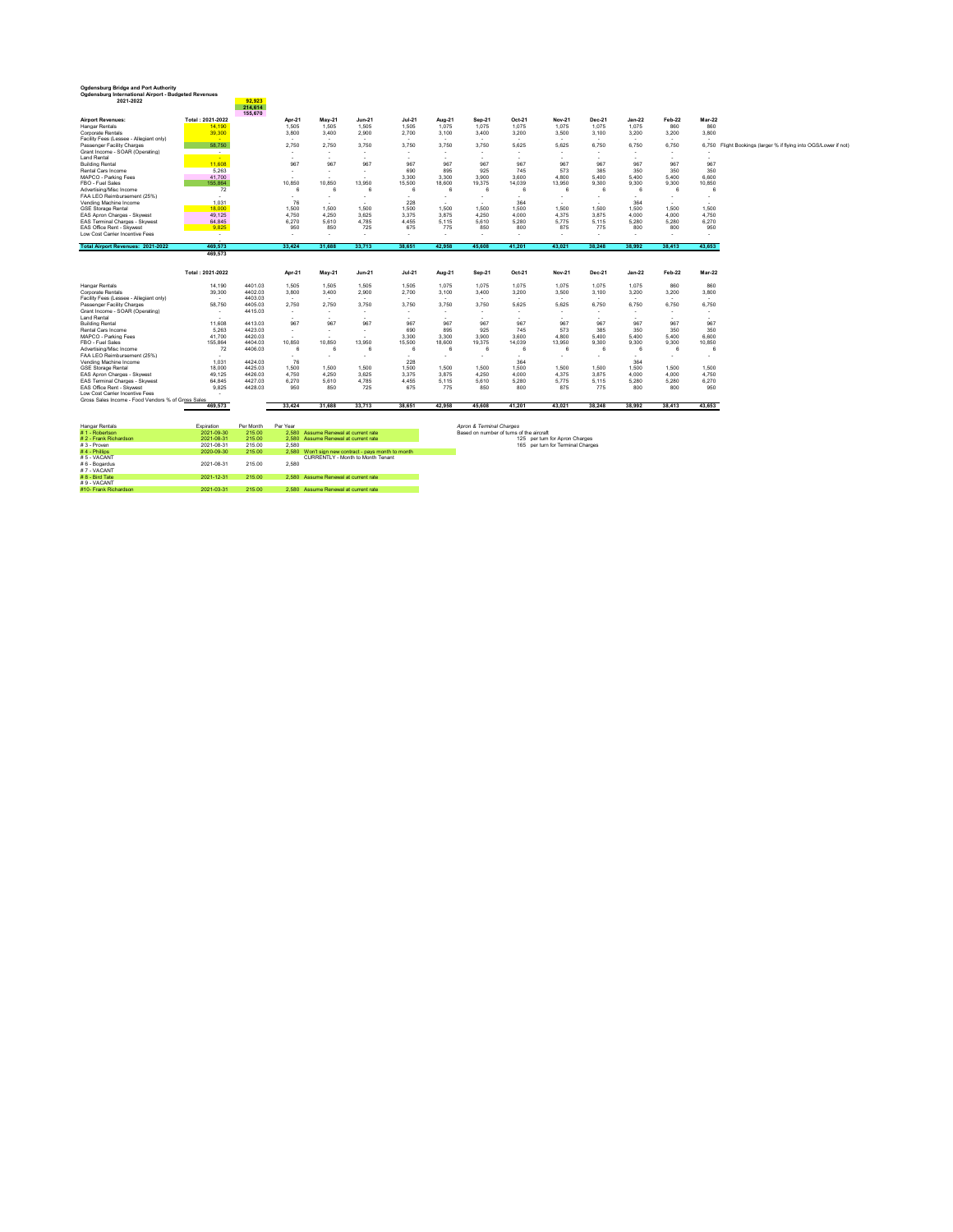### **Ogdensburg Bridge and Port Authority Port Projected Budget: 2021-2022** *Per Adam (OMLC) Port Manager*

|                                        |         | Tonnage/             |          | Gross             |                                                                                                   | Adjusted     |                             |
|----------------------------------------|---------|----------------------|----------|-------------------|---------------------------------------------------------------------------------------------------|--------------|-----------------------------|
| Cargo                                  | Client  | <b>CBM</b>           | Rates    | Revenue           | Comments                                                                                          | Revenue      |                             |
| General                                |         |                      |          |                   |                                                                                                   |              |                             |
| Fertilizer                             | N/A     | 10,000               | 11.95    |                   | 119,500.00 Possible Spring/Fall Shipments                                                         | 100,000      |                             |
| Fertilizer (storage)                   | N/A     | 3                    | 5,000.00 |                   | 15,000.00 Storage (Based on 3 Months)                                                             | 12,000       |                             |
| General/Project                        | N/A     |                      |          |                   | 65,000.00 Misc Projects (Beer tanks, etc)                                                         |              | 65,000 Misc. Placeholder    |
| Salt                                   | N/A     | 150,000              | 7.01     |                   | 1,051,500.00 Based on 2019-2020 Rates                                                             | 420,600      | 60,000 not 150,000          |
| Salt Storage                           | N/A     |                      |          |                   | 60,000.00 Outside Storage Estimate (Conservative)                                                 | 60,000       | per SL                      |
| Thawrox/Salt                           | Compass | 20,000               | 2.85     |                   | 57,000.00 Based on 2019-2020 Rates/Commodity<br>Inside Storage Estimate (based on 6 months/10k    | 57,000       |                             |
| Salt Storage Thawrox                   | Compass | 10,000               | 0.25     | 15,000.00 sq')    |                                                                                                   | 15,000       |                             |
| <b>Grain Cargoes</b>                   | Misc    | N/A                  |          |                   | 80,000.00 Estimate (based on 10k @ \$8.00)                                                        | 80,000       |                             |
| Scale Usage                            | Misc    | N/A                  |          | 5,000.00 Estimate |                                                                                                   |              | 10,000 19-20 Actual         |
| Receiving & Loading/Weighing - General |         |                      |          |                   |                                                                                                   |              | 24,700 Added based on 19-20 |
|                                        |         |                      |          | 1,468,000.00      |                                                                                                   | 844,300      |                             |
|                                        |         |                      |          |                   |                                                                                                   |              |                             |
| Windmill/Wind Turbine                  |         |                      |          |                   |                                                                                                   |              |                             |
| Windmills                              | N/A     | 104,481.26 Misc.     |          |                   | 424,101.08 Towers/Blades via vessel (GE)                                                          | 424,101      |                             |
| Windmills                              | N/A     | 15,000               | 1.50     |                   | 22,500.00 Storage Estimate                                                                        | 22,500       |                             |
| Windmills                              | N/A     |                      |          |                   | 75,000.00 Extra Services/OT/Detentions/Welders/Etc<br>Based on 68 days of crane usage plus 30k in | 75,000       |                             |
| Windmills (Cranes)                     | N/A     | 68                   | 6,320.00 | 459,760.00 MOB    |                                                                                                   | 459,760      |                             |
| Linesmen                               | N/A     | 6                    | 3,000.00 |                   | 18,000.00 Based on 6 vessels/salt excluded                                                        | 18,000       |                             |
|                                        |         |                      |          |                   | Based on 6 vessels (423 hours) 3 days per                                                         |              |                             |
| Security                               | N/A     | 432                  | 55.00    |                   | 23,760.00 vessel/salt excluded                                                                    | 23,760       |                             |
| Dockage                                | N/A     | 6                    | 2,000.00 |                   | 12,000.00 Based on 6 vessels/salt excluded                                                        | 12,000       |                             |
|                                        |         |                      |          | 1,035,121.08      |                                                                                                   | 1,035,121.08 |                             |
|                                        |         |                      |          |                   |                                                                                                   |              |                             |
| <b>Port Rentals</b>                    |         | <b>Montihly Rent</b> |          | Annual            |                                                                                                   |              |                             |
| Corning                                |         | 3,125                |          | 37,500.00         |                                                                                                   | 37,500       |                             |
| <b>Ritchie Feeds</b>                   |         | Varies               |          |                   | 17,500.00 2019-2020 Full Year 18.009                                                              | 17,500       |                             |
| Ogdensburg NY Railway System           |         | 400                  |          | 4,800.00          |                                                                                                   | 4,800        |                             |
| d/b/a Seaway Bulk Services             |         |                      |          |                   |                                                                                                   |              |                             |
|                                        |         |                      |          |                   |                                                                                                   | 59,800       |                             |
|                                        |         |                      |          |                   |                                                                                                   |              |                             |
|                                        |         |                      |          |                   |                                                                                                   |              |                             |

| <b>Total Port Budget</b>     | 904,100   |
|------------------------------|-----------|
| <b>Total Windmill Budget</b> | 1,035,121 |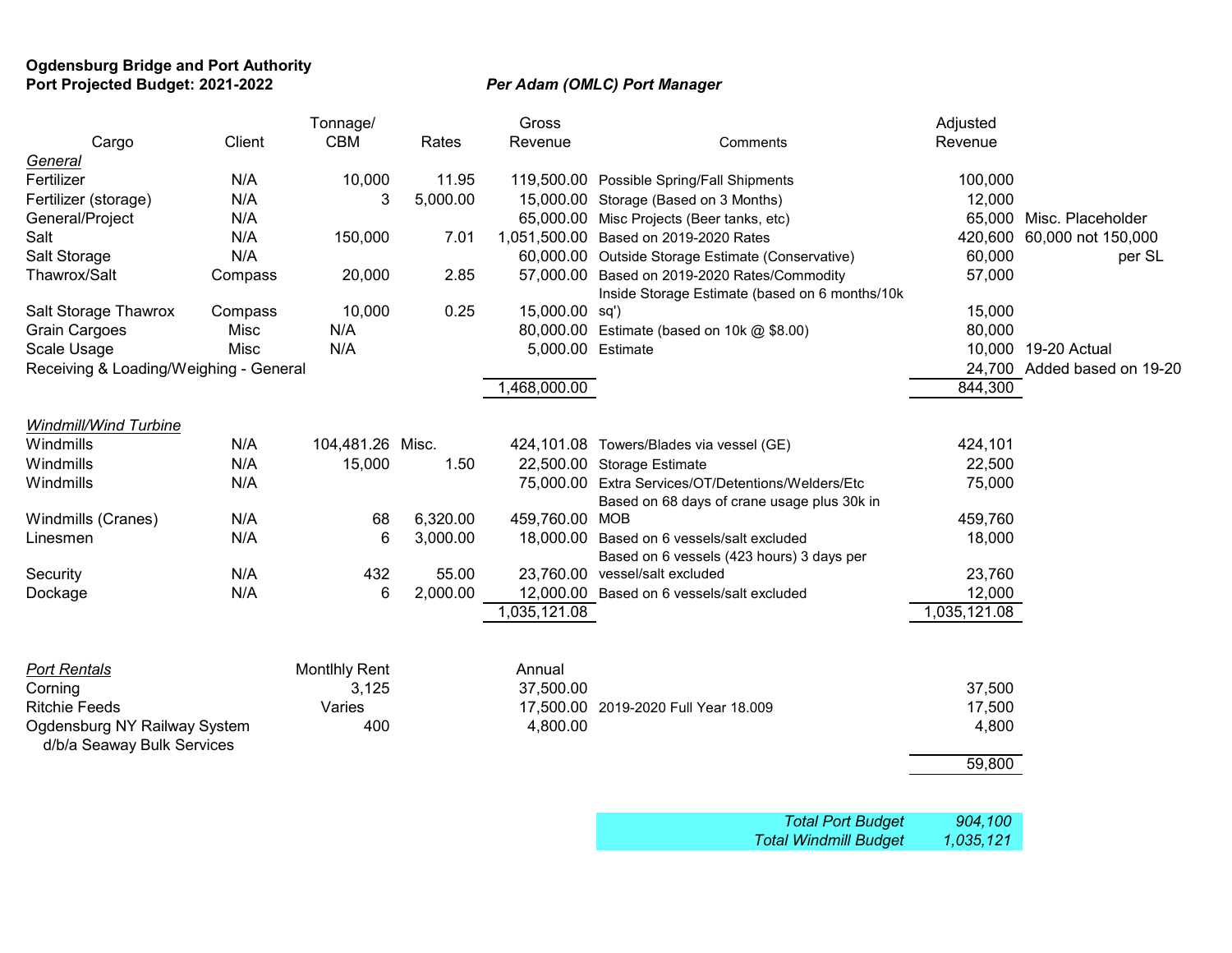| <b>Ogdensburg Bridge and Port Authority</b>                              |                        |                  |                          | Auto or              |                      |                        |                       | Auto or            |                        |                               |                          |                                                                                                  | <b>12 November Board Meeting</b>                                                                          |
|--------------------------------------------------------------------------|------------------------|------------------|--------------------------|----------------------|----------------------|------------------------|-----------------------|--------------------|------------------------|-------------------------------|--------------------------|--------------------------------------------------------------------------------------------------|-----------------------------------------------------------------------------------------------------------|
| 2021-2022 Expense Budgets                                                |                        |                  |                          | Uniform Allow        |                      |                        |                       | Uniform            |                        |                               |                          |                                                                                                  | <b>Resolution Passed that Management</b>                                                                  |
| Salaries/Wages                                                           |                        |                  |                          | or OT                |                      |                        |                       | Allowance          |                        |                               |                          |                                                                                                  | Salaries would NOT see an increase                                                                        |
|                                                                          |                        |                  |                          |                      | Hourly               | Hourly                 | Projected             |                    |                        |                               |                          |                                                                                                  | for the 2021-2022 fiscal year.                                                                            |
| Position:                                                                | 2021-2022 2020 - 2021  |                  | S - Salaried Other Wages |                      | Rate                 | Rate                   | Hours                 | <b>Other Wages</b> |                        | <b>Employer Employer</b>      |                          |                                                                                                  |                                                                                                           |
| Administration:                                                          | <b>Budget</b>          | <b>Budget</b>    | H - Hourly               | 2021-2022            | 2021-2022            | 2020-2021              | 2021-2022             | 2020-2021          |                        | <b>FICA</b>                   | Medicare                 | With Wade's departure. SL given Executive                                                        | Hourly (Union) salaries would follow                                                                      |
| Interim Executive Director - SL                                          | 105,000.00             |                  |                          |                      |                      |                        | 2.080                 | 4.000              | Admin                  | 6.510                         |                          | 1.523 Director's Position on Interim basis leaving                                               | the union contract including payscale                                                                     |
| Executive Director - WD                                                  |                        | 133,003          |                          |                      |                      |                        | 2,080                 | 5,000              |                        |                               |                          | Director of Operations position vacant                                                           | <b>Increases</b>                                                                                          |
| Director Development/Marketing - JR                                      |                        | 94.941           | s                        |                      |                      |                        | 2.080                 |                    |                        |                               | $\overline{\phantom{a}}$ | JR retiring 21st March 2021. Position will not be funded for the 2021-2022 fiscal year           |                                                                                                           |
| Sr Administrative Asst - AMG<br><b>Administrative Asst - BL</b>          | 48.934.00<br>41 322 01 | 48,934<br>41.32  | s                        |                      |                      |                        | 2,080<br>2.080        |                    |                        | 3.034<br>2.562                | 710<br>599               |                                                                                                  |                                                                                                           |
|                                                                          |                        |                  |                          |                      |                      |                        |                       |                    |                        |                               |                          |                                                                                                  | With the retirement of the Director of                                                                    |
| <b>Totals - Administration</b>                                           | 195,256                | 318,200          | 5002.01                  |                      |                      |                        |                       |                    |                        | 12,106<br>14,937              | 2,831                    |                                                                                                  | Development/Marketing, 15% of Admin Ass't<br>Salary will be directed to the Industrial Park               |
| Accounting:                                                              |                        |                  |                          |                      |                      |                        |                       |                    |                        |                               |                          |                                                                                                  | as AA will be point person with tenants                                                                   |
| Chief Financial Officer - PAN                                            | 95,000.00              |                  | s                        |                      |                      |                        | 2,080                 |                    | Finance                | 5,890                         |                          | 1,378 PAN took JRusso's place as CFO                                                             |                                                                                                           |
| Chief Financial Officer - JRusso                                         | $\sim$                 | 100,000          | s                        |                      |                      |                        | 2.080                 |                    |                        | $\sim$                        | $\sim$                   | JRusso left to work at Shreveport Airport with WD                                                |                                                                                                           |
| Accounting Manager - FQ                                                  |                        | 73,045           | s                        |                      |                      |                        | 2,080                 |                    |                        |                               |                          | Accounting Manager Position Eliminated                                                           |                                                                                                           |
| Account Clerk - KG                                                       | 62.693.28              | 56 292           | н                        |                      | 30.14                | 29.55                  | 2.080                 |                    |                        | 3.887                         | 909                      |                                                                                                  |                                                                                                           |
| Account Clerk - JD                                                       | 57.325.63              | 56.352           | н                        |                      | 27.56                | 27.02                  | 2.080                 |                    |                        | 3.554                         | 831                      |                                                                                                  | These 3 rates have been corrected but were                                                                |
| Account Clerk - SP                                                       | 38.210.02              | 36 733           | н                        |                      | 18.37                | 18.01                  | 2,080                 |                    |                        | 2.369                         | 554                      |                                                                                                  | incorrect (causing the 2021-2022 figures to be                                                            |
| Account Clerk - FM/F.I                                                   | 43.535.23              | 38 627           | н                        |                      | 20.93                | 20.52                  | 2.080                 |                    |                        | 2.699                         | 631                      |                                                                                                  | low by a few cents). The incorrect numbers                                                                |
| <b>Totals - Accounting</b>                                               | 296,764                | 361,049          | 5003.01                  |                      |                      |                        |                       |                    |                        | 18,399                        | 4,303                    |                                                                                                  | were used when creating the budget that the                                                               |
|                                                                          |                        |                  |                          |                      |                      |                        |                       |                    |                        | 22702                         |                          |                                                                                                  | hoard annrovad                                                                                            |
| Maintenance:                                                             |                        |                  |                          |                      |                      |                        |                       |                    |                        |                               |                          |                                                                                                  |                                                                                                           |
| Director - Operations - SL                                               |                        | 105,000          | s                        | 4,000                |                      |                        | 2,080                 | 4,000              | Maintenance            |                               |                          | Director of Operations position not eliminated, but will not be funded for 2021-2022 fiscal year |                                                                                                           |
| General Mechanic - Y Morroy                                              | 69 885 50              | 59 172           | н                        | 9.506                | 33.60                | 32.94                  | 2.080                 | 625                |                        | 4.333                         | 1.013                    |                                                                                                  |                                                                                                           |
| General Mechanic - J Dupree                                              | 60.232.22              | 65.252           | H<br>н                   | 24.049               | 28.96                | 28.39<br>21.80         | 2.080<br>2.080        | 625<br>625         |                        | 3.734<br>2868                 | 873<br>671               |                                                                                                  | These 4 individuals will receive a 45 c per hour                                                          |
| General Mechanic - D Garrigues                                           | 46.250.88<br>58.004.54 | 43 187<br>58.368 |                          | 625<br>625           | 22.24<br>27.89       |                        | 2.080                 | 625                |                        |                               | 841                      |                                                                                                  | Innoevity increase on their anniversary That                                                              |
| General Mechanic - V Winters - S/B IN PORT<br>Janitor - P Cunningham     | 38 210 02              | 52 983           | H<br>н                   | 5522                 | 18.37                | 27.34<br>18.01         | 2.080                 | 625                |                        | 3,596<br>2.369                | 554                      |                                                                                                  | increase is not reflected in the budget figures<br>for 2021-2022 budget                                   |
| Janitor - S Epprecht                                                     | 38,210.02              | 37,604           | н                        | 5,483                | 18.37                | 18.01                  | 2,080                 | 625                |                        | 2,369                         | 554                      |                                                                                                  |                                                                                                           |
| Bridge - Temp Staff - College Students                                   | 27,200.00              | 27,200           | H                        |                      |                      |                        | 750                   | $\sim$             |                        | 1.686                         | 394                      |                                                                                                  |                                                                                                           |
| Bridge - Paint Crew                                                      | 149,480.00             | 149,480          | H                        | 411                  |                      |                        | 4,254                 |                    |                        | 9,268                         | 2,167                    |                                                                                                  |                                                                                                           |
| <b>Total - Maintenance</b>                                               | 487,473                | 598,246          | 5005.01                  | 50,221               |                      |                        |                       |                    |                        | 30,223                        | 7,068                    |                                                                                                  |                                                                                                           |
| Without Vinnie 429,468.64                                                |                        |                  |                          |                      |                      |                        |                       |                    |                        | 37.292                        |                          |                                                                                                  |                                                                                                           |
| <b>Toll Collector:</b>                                                   |                        |                  |                          |                      |                      |                        |                       |                    | <b>Toll Collectors</b> |                               |                          |                                                                                                  |                                                                                                           |
| Toll Collector - T Barr                                                  | $\Omega$               | 66.206           | H                        | 10.161               |                      | 28.88                  | 2080                  | 625                |                        |                               | $\sim$                   |                                                                                                  | With T Ban's retirement, position itself not eliminated, but will not be funded for 2021-2022 fiscal year |
| Toll Collector - M Escoffery                                             | 38,995.01              | 48,712           | н                        | 10,928               | 18.75                | 18.38                  | 2,080                 | 625                |                        | 2,418                         | 565                      |                                                                                                  |                                                                                                           |
| Toll Collector - T Joanette                                              | 57.261.98              | 68.662           | H                        | 15.675               | 27.53                | 26.99                  | 2.080                 | 625                |                        | 3.550                         | 830                      |                                                                                                  |                                                                                                           |
| Toll Collector - J O'Grady                                               | 57.919.68              | 63.170           | н                        | 2287                 | 2785                 | 27.30                  | 2.080                 | 625                |                        | 3,591                         | 840                      |                                                                                                  |                                                                                                           |
| Toll Collector - D Greene                                                | 59.829.12              | 64.073           | н                        | 8,119                | 28.76                | 28.20                  | 2.080                 | 625                |                        | 3,709                         | 868                      |                                                                                                  |                                                                                                           |
| Toll Collector - PT/Relief/Temp                                          | 20,516.07              | 30,621           | н                        |                      | 0.00                 |                        | 1.800                 | i.                 |                        | 1,272                         | 297                      |                                                                                                  |                                                                                                           |
| Overtime<br><b>Total - Toll Collector</b>                                | 234.522                | 341,444          | 5004.01                  | 47.171               |                      |                        |                       |                    |                        | 14.540                        |                          |                                                                                                  |                                                                                                           |
|                                                                          |                        |                  |                          |                      |                      |                        |                       |                    |                        | 17,941                        | 3,401                    |                                                                                                  |                                                                                                           |
| Airport:                                                                 |                        |                  |                          |                      |                      |                        |                       |                    | Airport                |                               |                          |                                                                                                  |                                                                                                           |
| Airport Manager - S Saracco - 5103.03                                    | 105,000.00             | 105,000          | s                        |                      |                      |                        | 2,080                 |                    |                        | 6,510                         | 1,523                    |                                                                                                  |                                                                                                           |
| Airport Operations - S Chapple                                           | 80,663.23              | 80,051           | н                        | 9,576                | 38.78                | 38.02                  | 2,080                 |                    |                        | 5,001                         | 1,170                    |                                                                                                  |                                                                                                           |
| Airport Operations - G Dawley                                            |                        | 43 551           | H                        | 14,609               | 21.43                | 21.01                  | 2.080                 |                    |                        |                               |                          |                                                                                                  |                                                                                                           |
| Airport Operations - D Lamay                                             | 44,574.82              | 45.789           | н                        | 625                  | 21.43                | 21.01                  | 2.080                 |                    |                        | 2,764                         | 646                      |                                                                                                  |                                                                                                           |
| Airport Operations - J Snell                                             | 44.574.82              | 56.449           | H                        | 5.625                | 21.43                | 21.01                  | 2.080                 |                    |                        | 2.764                         | 646                      |                                                                                                  |                                                                                                           |
| <b>Total - Airport</b>                                                   | 274.813                | 330,840          | 5102.03                  |                      |                      |                        |                       |                    |                        | 17,038                        | 3,985                    |                                                                                                  | On Budget Cover Sheet, Vinnie's salary has been                                                           |
|                                                                          |                        |                  |                          |                      |                      |                        |                       |                    |                        | 21.023                        |                          |                                                                                                  | moved to Port Salaries                                                                                    |
| Port of Oadensburg:                                                      |                        |                  |                          |                      |                      |                        |                       |                    | Port                   |                               |                          |                                                                                                  |                                                                                                           |
| Maintenance - S Beldock - 7103.05                                        | 6184464                | 60 725           | н                        | 4.477                | 2973                 | 29.15                  | 2,080                 | 625                |                        | 3.834                         | 897                      |                                                                                                  |                                                                                                           |
| Longshoreman - ILA - 7103.05                                             | 73 938 54              | 61 740           | н                        | 3.626                | 29.73                | 29.15                  | 2.487                 | 625                |                        | 4584                          | 1.072                    |                                                                                                  |                                                                                                           |
| Account Clerk - K Hargrave - 7101.05<br>Temn/PT   ongshoremen - 7104 05  | 59 892 77<br>26 759 70 | 59 579<br>45 955 | н<br>н                   | 1,481                | 28.79<br>2973        | 28.23<br>29 15         | 2,080<br>900          | 625                |                        | 3,713<br>1.659                | 868<br>388               |                                                                                                  |                                                                                                           |
| Overtime - Longshoremen - ILA - 7103.05                                  | 26,759.70              | 28,968           |                          |                      | 44.60                | 29.15                  | 600                   |                    |                        | 1,659                         | 388                      |                                                                                                  | This salary moved to Wind Turbine Expense - Salary                                                        |
| Wind Turbine Project - Longshoremen                                      | 132 804 00             | 130,200          | н                        |                      |                      |                        |                       |                    |                        | 8,234                         | 1,926                    |                                                                                                  | Expense                                                                                                   |
| <b>Total - Port of Ogdensburg</b>                                        | 381,999                | 387.167          |                          |                      |                      |                        |                       |                    |                        | 23,684                        | 5.539                    |                                                                                                  | However, some of the Overtime & Temp/PT Long-                                                             |
| With Vinnie                                                              | 440,003.89             |                  |                          |                      |                      |                        |                       |                    |                        | 29.223                        |                          |                                                                                                  | shoremen could probably have been moved to the                                                            |
|                                                                          |                        |                  |                          |                      |                      |                        |                       |                    |                        |                               |                          |                                                                                                  | Wind Turbine as other types of cargo arrive by ship                                                       |
| <b>Total - OBPA Salaries/Wages</b>                                       | 1,870,827              | 2,336,946        |                          |                      |                      |                        |                       |                    |                        | 115,991                       | 27,127                   |                                                                                                  |                                                                                                           |
|                                                                          |                        |                  |                          |                      |                      |                        |                       |                    |                        |                               |                          |                                                                                                  |                                                                                                           |
| <b>OBPA</b>                                                              |                        | 2021-2022        |                          |                      |                      |                        |                       |                    |                        | Direct Cha Direct Cha         |                          |                                                                                                  |                                                                                                           |
|                                                                          |                        |                  |                          |                      |                      |                        |                       |                    |                        |                               |                          |                                                                                                  |                                                                                                           |
|                                                                          |                        |                  | Admin                    | Finance              | Maintenance          | <b>Toll Collectors</b> | Airport               | Port               |                        |                               |                          |                                                                                                  |                                                                                                           |
| <b>Employer FICA</b>                                                     |                        | 115 991          | 12 105 8                 | 18 399 38            | 30,223.34            | 14 540 36              | 17 038 40             | 23.683.96          |                        | 115 991                       | 100%                     |                                                                                                  |                                                                                                           |
| <b>Employer Medicare</b>                                                 |                        | 27,127           | 2,831.21                 | 4,303.08             | 7.068.36             | 3,400.57               | 3,984.79              | 5,538.99           |                        | 27,127                        | 100%                     |                                                                                                  |                                                                                                           |
| Insurance - Medical                                                      |                        | 373,297          | 74,754.64                | 7189775              | 57.137.31            | 44,757.54 70,469.30    |                       | 54,280.42          |                        | 373.297                       |                          | 100% 6% Increase Assumed for 2nd half of year                                                    |                                                                                                           |
| <b>Insurance - Medical Insurance Buyouts</b>                             |                        | 40,710           |                          | 13,570.11            | 27,140.21            |                        |                       |                    |                        | 40,710                        |                          | 100% 6% Increase Assumed for 2nd half of year                                                    |                                                                                                           |
| Insurance - Dental                                                       |                        | 25,075           | 3,419.37<br>1.339.06     | 5,698.94<br>2.008.58 | 5,698.94<br>1 673 82 | 3,419.37<br>1.339.06   | 4,558.53              | 2,279.58<br>669.53 |                        | 25,075<br>8.369               |                          | 100% 4% Increase Assumed for 2nd half of year                                                    |                                                                                                           |
| <b>Insurance - Vision</b><br><b>Health Savings Employer Contribution</b> |                        | 8.369<br>51,800  | 9,800.00                 | 9,800.00             | 8,400.00             | 7,000.00               | 1,339.06<br>11,200.00 | 5,600.00           |                        | 51,800                        | 100%                     | 100% 4% Increase Assumed for 2nd half of year                                                    |                                                                                                           |
| <b>NYS Retirement</b>                                                    |                        | 279.829          | 45,160.44                | 54 400 56            | 53,700.56            | 58.240.67              | 46 331 55             | 21 995 22          |                        | 279829                        | 100%                     |                                                                                                  |                                                                                                           |
| W/Compensation                                                           |                        | 75.314           | 11,157.63                | 13,947.04            | 13,947.04            | 16,736.44              | 13,947.04             | 5,578.81           |                        | 75,314                        | 100%                     |                                                                                                  |                                                                                                           |
| <b>FSA/HSA Admin Fees</b>                                                |                        | 5.000            | 740.74                   | 925.93               | 925.93               | 1 111 11               | 925.93                | 370.37             |                        | 5.000                         | 100%                     |                                                                                                  |                                                                                                           |
| Unemployment                                                             |                        | 13,000           | 1,925.93                 | 2,407.41             | 2,407.41             | 2.888.89               | 2,407.41              | 962.96             |                        | 13,000                        | 100%                     |                                                                                                  |                                                                                                           |
| DBL                                                                      |                        | 5,038            | 746.40                   | 933.00               | 933.00               | 1,119.60               | 933.00                | 373.20             |                        | 5,038                         | 100%                     |                                                                                                  |                                                                                                           |
| <b>Post Retirement Benefits</b>                                          |                        | 77 417           | 77.416.80                |                      |                      |                        |                       |                    |                        | 77.417                        | 100%                     |                                                                                                  |                                                                                                           |
| <b>Total Employee Benefits</b>                                           |                        | 1.097.968        | 241.398                  | 198.292              | 209,256              | 154,554                | 173,135               | 121.333            |                        | 1.097.967                     | 100%                     |                                                                                                  |                                                                                                           |
|                                                                          |                        |                  |                          |                      |                      |                        |                       |                    |                        |                               |                          |                                                                                                  |                                                                                                           |
| Employee Benefit/Salaries %                                              |                        | 46,98%           | $\Delta$                 | 5                    | 5                    | $\mathbf{6}$           | 5                     | $\overline{2}$     |                        | 27 # Employees per department |                          |                                                                                                  |                                                                                                           |
|                                                                          |                        |                  |                          |                      |                      |                        |                       |                    |                        |                               |                          |                                                                                                  |                                                                                                           |
|                                                                          |                        |                  |                          |                      |                      |                        |                       |                    |                        |                               |                          |                                                                                                  |                                                                                                           |

| FYI - Hire Dates for Management |            |
|---------------------------------|------------|
| Grahetz                         | 2017-10-26 |
| Law                             | 2017-10-30 |
| Lawrence                        | 2001-12-10 |
| Nisco                           | 2020-05-11 |
| Qudsi                           | 2017-11-20 |
| Rishe                           | 2006-05-08 |
| Saracco                         | 2018-09-21 |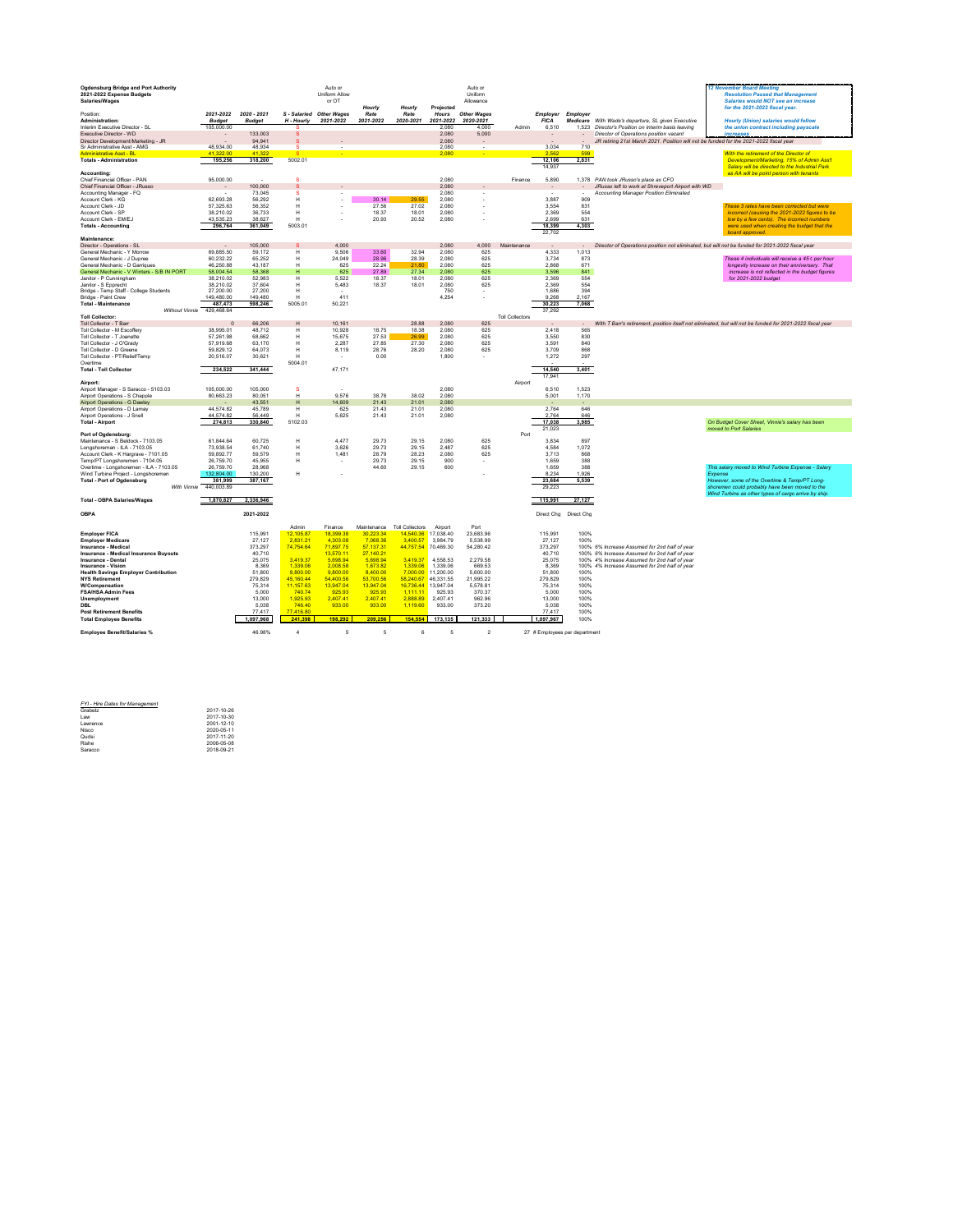#### **OGDENSBURG BRIDGE & PORT AUTHORITY**

**HOURLY WAGE SCHEDULE PER UNION CONTRACT**

|                        | <b>HIRE</b>              | <b>GRADE &amp; STEP</b> |                                                | <b>CURRENT</b><br><b>HOURLY</b> | Before<br>2021-03-31<br><b>ANNIVER-</b><br>SARY* | $2\%***$        | 2021-2022<br><b>HOURLY</b> | After<br>2021-03-31<br><b>ANNIVER-</b><br><b>SARY</b> | After<br>Anniversary<br>2021-2022<br><b>HOURLY</b> |                                                                                                                                                                        |
|------------------------|--------------------------|-------------------------|------------------------------------------------|---------------------------------|--------------------------------------------------|-----------------|----------------------------|-------------------------------------------------------|----------------------------------------------------|------------------------------------------------------------------------------------------------------------------------------------------------------------------------|
| <b>NAME</b>            | DATE                     | as of 2018-03-31        | TITLE                                          | <b>RATE</b>                     | INCREASE                                         | <b>INCREASE</b> | <b>RATE</b>                | <b>INCREASE</b>                                       | <b>RATE</b>                                        | <b>COMMENTS</b>                                                                                                                                                        |
| Cunningham<br>Epprecht | 2020-01-09<br>2019-09-27 | 9 Step 1<br>9 Step 1    | <b>Utility Worker</b><br><b>Utility Worker</b> | 18.01<br>18.01                  |                                                  | 0.36<br>0.36    | 18.37<br>18.37             |                                                       |                                                    |                                                                                                                                                                        |
| Greene, K              | 1992-01-13               | 9 Step 2                | <b>Account Clerk</b>                           | 29.55                           |                                                  | 0.59            | 30.14                      | 0.45                                                  |                                                    | 30.59 Anniversary in January '22 after new fiscal year begins. EE receives the 2% raise on current hourly rate, then will receive 45¢ per hour increase at anniversary |
| Garrigues              | 2014-04-01               | $9 + 3$ yrs             | <b>Airport Operations</b>                      | 21.80                           |                                                  | 0.44            | 22.24                      |                                                       |                                                    |                                                                                                                                                                        |
| Barr                   | 1989-11-08               | 9 Step 5                | <b>Toll Collector</b>                          | 28.88                           |                                                  |                 |                            |                                                       |                                                    | Retired - Postion not being eliminated, but not being funded for 2021-2022 fiscal year                                                                                 |
| Joanette               | 2010-05-16               | 9 Step 1                | <b>Toll Collector</b>                          | 26.99                           |                                                  | 0.54            | 27.53                      |                                                       |                                                    |                                                                                                                                                                        |
| Jones (MacMartin       | 2012-10-28               | 9 Step 1                | <b>Account Clerk</b>                           | 20.52                           |                                                  | 0.41            | 20.93                      |                                                       |                                                    |                                                                                                                                                                        |
| Denny                  | 2009-07-09               | 9 Step 1                | <b>Account Clerk</b>                           | 27.02                           |                                                  | 0.54            | 27.56                      |                                                       |                                                    |                                                                                                                                                                        |
| O'Grady                | 2002-11-04               | 9 Step 3                | <b>Toll Collector</b>                          | 27.30                           |                                                  | 0.55            | 27.85                      |                                                       |                                                    |                                                                                                                                                                        |
| Dupree                 | 1991-01-07               | 9 Step 5                | Maintanence Assistant                          | 28.39                           | 0.45                                             | 0.58            | 29.42                      |                                                       |                                                    | Anniversary in January '21 - current hourly wage will be increased by 45¢ per hour in January then the 2% raise will include the longevity increase                    |
| Winters                | 2001-09-17               | 9 Step 3                | <b>Maintanence Assistant</b>                   | 27.34                           |                                                  | 0.55            | 27.89                      | 0.45                                                  |                                                    | 28.34 Anniversary in August '21 after new fiscal year begins. EE receives the 2% raise on current hourly rate, then will receive 45¢ per hour increase at anniversary  |
| Morrow                 | 2003-10-22               | 9 Step 2                | <b>Maintanence Assistant</b>                   | 32.94                           |                                                  | 0.66            | 33.60                      | 0.45                                                  |                                                    | 34.05 Anniversary in January '22 after new fiscal year begins. EE receives the 2% raise on current hourly rate, then will receive 45¢ per hour increase at anniversary |
| Hargrave               | 1992-01-02               | 9 Step 5                | <b>Account Clerk</b>                           | 28.23                           |                                                  | 0.56            | 28.79                      |                                                       |                                                    |                                                                                                                                                                        |
| Greene. D              | 1992-09-14               | 9 Step 5                | <b>Toll Collector</b>                          | 28.20                           |                                                  | 0.56            | 28.76                      |                                                       |                                                    |                                                                                                                                                                        |
| Escoffery              | 2012-08-09               | 9 Step 1                | <b>Toll Collector</b>                          | 18.38                           |                                                  | 0.37            | 18.75                      |                                                       |                                                    |                                                                                                                                                                        |
| Chapple                | 1992-08-06               | 12 Step 5               | <b>Airport Operations</b>                      | 38.02                           |                                                  | 0.76            | 38.78                      |                                                       |                                                    |                                                                                                                                                                        |
| Parow                  | 2019-09-09               | 9 Step 1                | <b>Account Clerk</b>                           | 18.01                           |                                                  | 0.36            | 18.37                      |                                                       |                                                    |                                                                                                                                                                        |
| Dawlev                 | 2019-09-03               | 12 Step 1               | <b>Airport Operations</b>                      | 21.01                           |                                                  | 0.42            | 21.43                      |                                                       |                                                    |                                                                                                                                                                        |
| Lamay                  | 2019-09-03               | 12 Step 1               | <b>Airport Operations</b>                      | 21.01                           |                                                  | 0.42            | 21.43                      |                                                       |                                                    |                                                                                                                                                                        |
| Snell                  | 2019-03-04               | 12 Step 1               | <b>Airport Operations</b>                      | 21.01                           |                                                  | 0.42            | 21.43                      |                                                       |                                                    |                                                                                                                                                                        |
| Beldock                | 2011-01-01               |                         |                                                | 29.15                           |                                                  |                 | 29.80                      |                                                       |                                                    | Increase goes in effect in January 2021. Follows the ILA contract not OBPA union contract                                                                              |

\* Anniversary Increase: Per the union contract in effect until 2023, when employees reach milestones of 5, 10, 15, 20, 25, 30 years of service, they receive<br>A 45¢ per hour increase. This longevity increase takes affect on

\*\* 2% Increase: The union contract in effect until 2023 indicates that the union employees receive either a 2% raise or raise equal to the CPI whichever is greater. For budget purposes, the 2% increase has been used.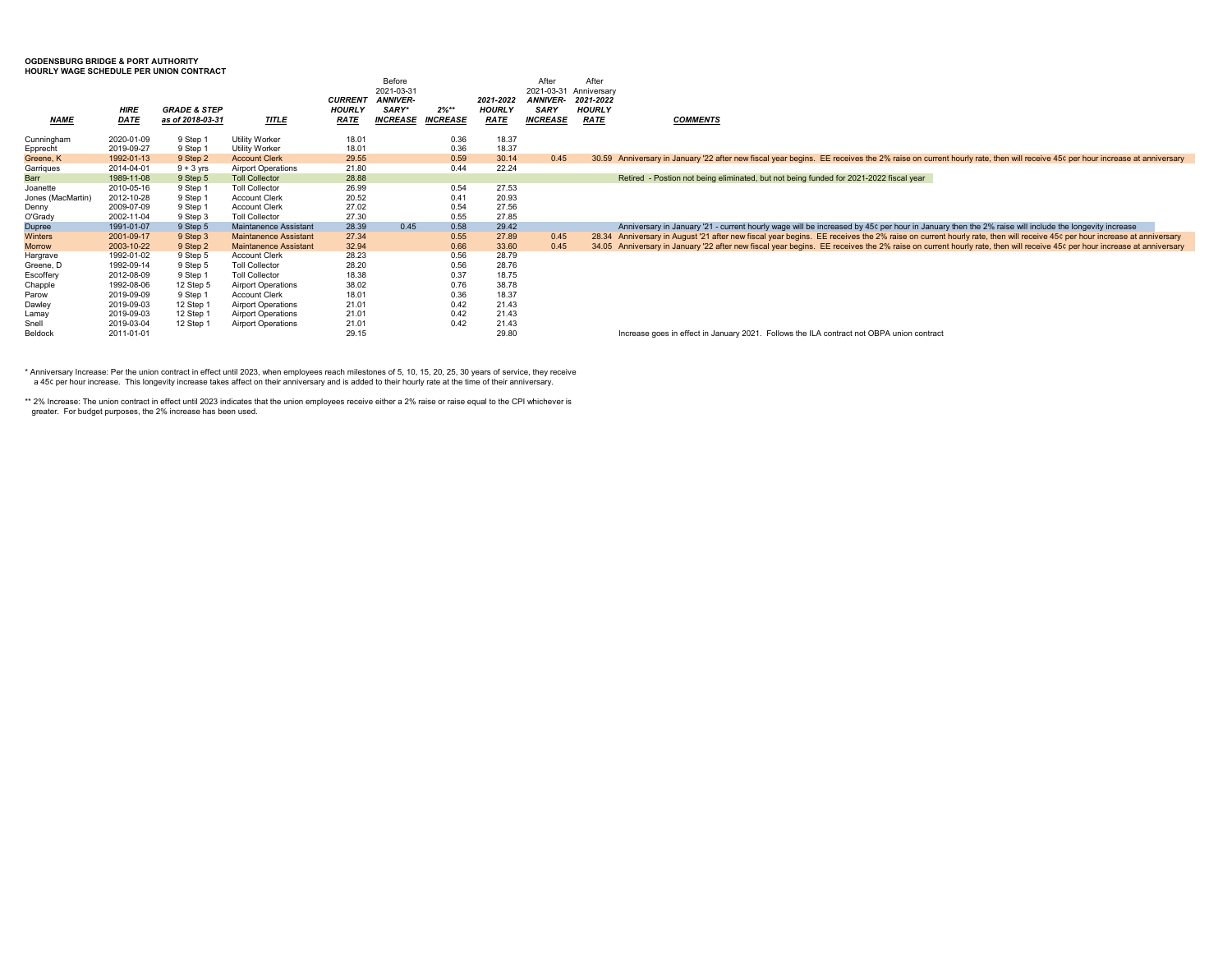#### **OGDENSBURG BRIDGE & PORT AUTHORITY**

#### **LONG-TERM DEBT RECAP**

| 4/1/2021-3/31/2022           |              |              |                       | 2020 Open Balance     |                |                |                       |                                |                       |                             |                        |                          |              |            |
|------------------------------|--------------|--------------|-----------------------|-----------------------|----------------|----------------|-----------------------|--------------------------------|-----------------------|-----------------------------|------------------------|--------------------------|--------------|------------|
|                              |              |              |                       | \$498,576             | E-Transit      | E-Transit      | \$3.9MM               | Airport - Originally \$1MM LOC |                       | Airport - Self Serve        | MAPCO - Parking        |                          |              |            |
|                              |              | <b>NYS</b>   | <b>Community Bank</b> | Community             | Hardware       | Software       | Airport               | Split into LOC & Term Loan     |                       | <b>Fuel Station</b>         | Software               | \$230,000.00             | \$6.63MM     |            |
|                              | <b>OBSI</b>  | 1st Instance | <b>Rescue Squad</b>   | Bank - WT             | Key Bank - A   | Key Bank - B   | <b>Tompkins Trust</b> | <b>Tompkins Trust</b>          | <b>Tompkins Trust</b> | <b>World Fuel Services-</b> | <b>Airport Parking</b> | Airport                  | Airport      |            |
|                              | <b>Bonds</b> | Advances     | Land Mortgage         | <b>Line Of Credit</b> | Lease/Purchase | Lease/Purchase | Mortgage              | Term Loan                      | <b>LOC</b>            | <b>Ascent Fuel</b>          | <b>Promissory Note</b> | <b>Taxable Bonds</b>     | Tax Ex Bonds | Total      |
| <b>Principal Maturities:</b> |              |              |                       |                       |                |                |                       |                                |                       |                             |                        |                          |              |            |
| March 31, 2020               |              | 75,000       | 20,565                |                       | 82,611         | 29,026         | 342,724               | 120,000                        | 120,000               | 3,417                       | 30,967                 | 75,000                   | 15,000       | 914,310    |
| March 31, 2021               |              | 75,000       | 21,812                |                       | 85,401         | 30,508         | 356,972               | 120,000                        | 120,000               | 3,738                       | 32,658                 | 80,000                   | 15,000       | 941,088    |
| March 31, 2022               |              | 75,000       | 23,135                | 100,000               |                | 32,066         | 371,812               | 120,000                        | 120,000               | 4,088                       | 34,442                 |                          | 100,000      | 980,542    |
| March 31, 2023               |              | 75,000       | 24,537                | 100,000               |                | 8.258          | 387,268               | 120,000                        | 50,000                | 4.472                       | 36,323                 | $\overline{\phantom{a}}$ | 105,000      | 910,858    |
| March 31, 2024 & Thereafter  |              | 18,329,974   | 104,988               | 298,576               |                |                | 2,135,276             | 10,000                         |                       | 3,209                       | 147,218                |                          | 6,085,000    | 27.114.241 |
|                              |              |              |                       |                       |                |                |                       |                                |                       |                             |                        |                          |              |            |
| Total Debt Balance 3/31/20   |              | 18,629,974   | 195,037               | 200,000               | 168,011        | 99,857         | 3,594,052             | 490,000                        | 410,000               | 18.924                      | 281,608                | 155,000                  | 6,320,000    | 30,861,040 |

|                                        |              | <b>NYS</b>   |                      |                       |                 |                |                       |                       |                       |                             |                        |                      |              |            |
|----------------------------------------|--------------|--------------|----------------------|-----------------------|-----------------|----------------|-----------------------|-----------------------|-----------------------|-----------------------------|------------------------|----------------------|--------------|------------|
|                                        | <b>OBSI</b>  | 1st Instance | Community            | Community             | <b>Key Bank</b> | Key Bank (B)   | <b>Tompkins Trust</b> | <b>Tompkins Trust</b> | <b>Tompkins Trust</b> | <b>World Fuel Services-</b> | <b>Airport Parking</b> | Airport              | Airport      |            |
|                                        | <b>Bonds</b> | Advances     | <b>Land Mortgage</b> | <b>Line Of Credit</b> | Lease/Purchase  | Lease/Purchase | Mortgage              | Term Loan             | LOC                   | <b>Ascent Fuel</b>          | <b>Promissory Note</b> | <b>Taxable Bonds</b> | Tax Ex Bonds | Total      |
| Interest:                              |              |              |                      |                       |                 |                |                       |                       |                       |                             |                        |                      |              |            |
|                                        |              |              |                      |                       |                 |                |                       |                       |                       |                             |                        |                      |              |            |
| March 31, 2020                         |              |              | 10,957               | 35,863                | 5.674           | 4,326          | 140.279               | 21,484                | 20,309                | 1,565                       | 14,261                 | 5,288                | 362,969      | 622,975    |
| March 31, 2021                         |              |              | 9,711                | 35,000                | 2.884           | 2.844          | 126,031               | 13,653                | 11,430                | 1,244                       | 12,570                 | 1,200                | 361,675      | 578,242    |
| March 31, 2022                         |              |              | 8.388                | 35,000                |                 | 1.286          | 111,191               | 7.886                 | 6.456                 | 894                         | 10,786                 | <b>CONTRACTOR</b>    | 355.925      | 537,812    |
| March 31, 2023                         |              |              | 19,180               | 35,000                |                 | 69             | 95,735                | 1,975                 | 1,462                 | 510                         | 8,905                  | $\sim$               | 349,888      | 512,722    |
| March 31.2024 & Thereafter             |              |              |                      |                       |                 |                | 223,426               | $\sim$                |                       | 109                         | 14,702                 |                      | 8,245,500    | 8,483,737  |
|                                        |              |              |                      |                       |                 |                |                       |                       |                       |                             |                        |                      |              |            |
| Total Interest on Debt Balance 3/31/20 |              |              | 48,236               | 140,863               | 8,558           | 8.524          | 696,662               | 44,998                | 39,656                | 4,322                       | 61,224                 | 6,488                | 9,675,956    | 10,735,488 |
|                                        |              |              |                      |                       |                 |                |                       |                       |                       |                             |                        |                      |              |            |

|        | Principal  | Interest   | Total      |
|--------|------------|------------|------------|
| Bridge | 18.897.843 | 17.082     | 18.914.925 |
| МT     |            | 140.863    | 140.863    |
| IP     |            |            | ۰          |
| AP     | 11.464.621 | 10.577.543 | 22.042.164 |
| Total  | 30.362.464 | 10.735.488 | 41.097.951 |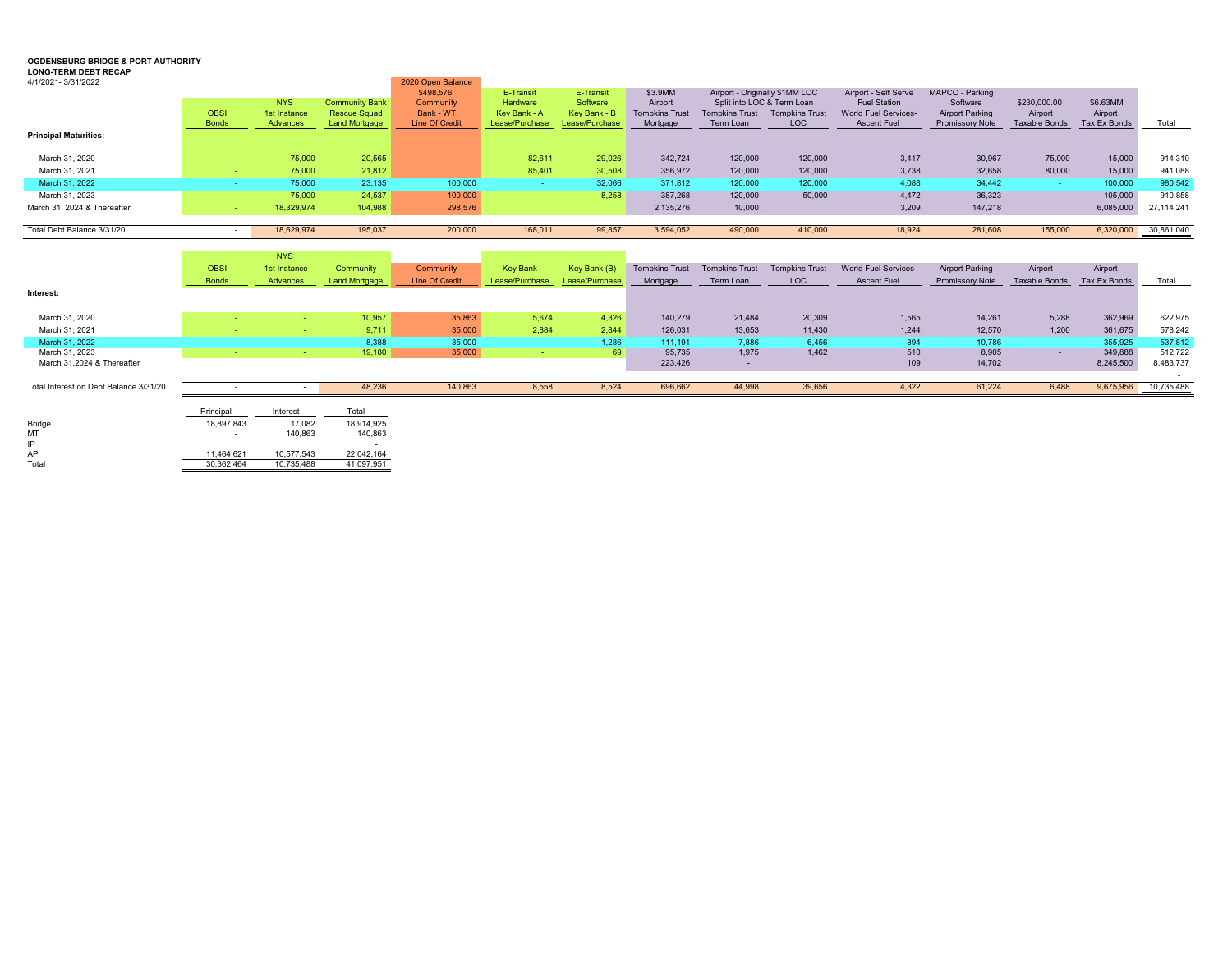# *OGDENSBURG BRIDGE & PORT AUTHORITY UTILITY ANALYSIS*

| <b>AEP SOLAR</b>                            |                   |        |           | 0.0905 per kWh |          | <b>DEPARTMENTAL UTILITIES</b> |                           |                      |                    |        |                             |
|---------------------------------------------|-------------------|--------|-----------|----------------|----------|-------------------------------|---------------------------|----------------------|--------------------|--------|-----------------------------|
| September 2020 Invoice                      |                   |        | 11.165.62 |                |          |                               | Fuel/                     |                      | Water/             | Sub-   | Portion of                  |
|                                             |                   | % of   |           |                |          |                               | Heating                   | Electricity          | Sewer              | Total  | Solar                       |
| September Zero Balance National Grid Bills  | kWh               | Total  |           |                |          |                               |                           |                      |                    |        |                             |
| AP - ARFF Building                          | 2.221             | 6%     | 618.52    |                |          | <b>Marine Terminal</b>        | 9,206                     | 9,595                | 8,089              | 26,890 | 37.646                      |
| AP - Hangar                                 | 661               | 2%     | 184.08    |                |          |                               |                           |                      |                    |        |                             |
| AP - Lyman Property                         |                   | 0%     | 1.11      |                |          | <b>Industrial Park</b>        | 19,592                    | 34,553               | 19,354             | 73,500 | 152                         |
| AP - Signage                                | 2.007             | 5%     | 558.92    |                |          |                               |                           |                      |                    |        |                             |
| AP Utility Building                         | 3,680             | 9%     | 1.024.83  | 21%            | 2,387.46 | Airport                       | 44,287                    | 5,948                | 0                  | 50,235 | 26,550                      |
| Bridge - Administration Bldg                | 9,360             | 23%    | 2.606.63  |                |          |                               |                           |                      |                    |        |                             |
| Bridge - Billboard (Travel to Canada East)  | 140               | 0%     | 38.99     |                |          | Bridge                        | 25,701                    | 23,423               | 4,826              | 53,951 | 59,820                      |
| Bridge - Billboard (Travel to Canada West)  | 310               | 1%     | 86.33     |                |          |                               |                           |                      |                    |        |                             |
| Bridge - Car Charging Station               | 951               | 2%     | 264.84    |                |          |                               |                           |                      |                    |        | <b>Total Utilities 2021</b> |
| Bridge - Lights                             | 6,328             | 16%    | 1.762.26  |                |          |                               |                           |                      |                    |        |                             |
| Bridge - Plaza Sign                         | 1,847             | 5%     | 514.36    |                |          |                               |                           |                      |                    |        |                             |
| Bridge - Toll Booth (US Approach Lights)    | 380               | 1%     | 105.82    |                |          | <b>Invoicing From:</b>        |                           |                      |                    |        |                             |
| Bridge - Trail Restrooms                    |                   | 0%     | 0.00      | 48%            | 5,379.24 |                               | <b>ENBR/Liberty Fuels</b> | <b>National Grid</b> | City of Ogdensburg |        | <b>AEP Sola</b>             |
| IP - Light Industrial Park Sign             | 49                | 0.122% | 13.65     | 0.122%         | 13.65    |                               | Suburban Propane          |                      |                    |        |                             |
| MT - Entrance Street Lights - Patterson Str | 1,463             | 4%     | 407.43    |                |          |                               |                           |                      |                    |        |                             |
| MT - Lightpole on Patterson                 | 60                | 0%     | 16.71     |                |          |                               |                           |                      |                    |        |                             |
| MT - Pump Station                           |                   | 0%     | 2.51      |                |          |                               |                           |                      |                    |        |                             |
| MT - Scale House (Wall Street)              | 785               | 2%     | 218.61    |                |          |                               |                           |                      |                    |        |                             |
| MT - Security Camera Light Pole             | 15                | 0%     | 4.18      |                |          |                               |                           |                      |                    |        |                             |
| MT - Transflo Operations                    | 1.669             | 4%     | 464.79    |                |          |                               |                           |                      |                    |        |                             |
| MT - Wall Street Overlook Area              | 120               | 0%     | 33.42     |                |          |                               |                           |                      |                    |        |                             |
| MT - Warehouse #1 (Main Bldg)               | 1.743             | 4%     | 485.40    |                |          |                               |                           |                      |                    |        |                             |
| MT - Warehouse #2                           | 2,240             | 6%     | 623.81    |                |          |                               |                           |                      |                    |        |                             |
| MT - Warehouse #3                           | 94                | 0%     | 26.18     |                |          |                               |                           |                      |                    |        |                             |
| MT - Warehouse #4                           | 994               | 2%     | 276.82    |                |          |                               |                           |                      |                    |        |                             |
| MT - Warehouse #5                           | 44                | 0%     | 12.25     |                |          |                               |                           |                      |                    |        |                             |
| MT - Warehouse #6 (Transit Bldg)            | 1,627             | 4%     | 453.10    |                |          |                               |                           |                      |                    |        |                             |
| MT - Warehouse #8 (Bulk Storage)            | 1,293             | 3%     | 360.08    | 30%            | 3,385.28 |                               |                           |                      |                    |        |                             |
|                                             | $\overline{1000}$ | 1001   | 11.00000  | 1001           | 11.00000 |                               |                           |                      |                    |        |                             |

40,094 100% 11,165.62 100% 11,165.62

AEP sells solar to National Grid who credits back the OBPA. The actual kWh sold to National Grid<br> will not equal the kWh that each building uses or the usage of the total number of buildings. AEP<br> sells whatever is g

| <b>AEP INVOICING</b><br>AEP Service Corporation Total 2019-2020 Invoicing<br>AEP Service Corp 2020-2021 6 month total<br>Assumed AEP Full vear total |        | 101.842.27<br>109.863.38<br>124.167.38 |
|------------------------------------------------------------------------------------------------------------------------------------------------------|--------|----------------------------------------|
| <b>THEREFORE:</b>                                                                                                                                    |        |                                        |
| <b>Based on Calculated Percentages</b>                                                                                                               |        |                                        |
| <b>AP Portion</b>                                                                                                                                    | 21%    | 26.549.78                              |
| <b>Bridge Portion</b>                                                                                                                                | 48%    | 59.819.85                              |
| IP Portion                                                                                                                                           | 0.122% | 151.75                                 |
| <b>MT Portion</b>                                                                                                                                    | 30%    | 37,646.00                              |
|                                                                                                                                                      |        | 124.167.38                             |

| <b>OLAR</b>                                |            |       | 0.0905 per kWh |     |          | <b>DEPARTMENTAL UTILITIES</b> |                  |             |                 |               |                           |         |  |
|--------------------------------------------|------------|-------|----------------|-----|----------|-------------------------------|------------------|-------------|-----------------|---------------|---------------------------|---------|--|
| September 2020 Invoice                     |            | % of  | 11.165.62      |     |          |                               | Fuel/<br>Heating | Electricity | Water/<br>Sewer | Sub-<br>Total | Portion of<br>Solar       | Total   |  |
| September Zero Balance National Grid Bills | <b>kWh</b> | Total |                |     |          |                               |                  |             |                 |               |                           |         |  |
| AP - ARFF Buildina                         | 2.221      | 6%    | 618.52         |     |          | <b>Marine Terminal</b>        | 9,206            | 9,595       | 8,089           | 26,890        | 37,646                    | 64,536  |  |
| AP - Hangar                                | 661        | 2%    | 184.08         |     |          |                               |                  |             |                 |               |                           |         |  |
| AP - Lyman Property                        |            | 0%    | 1.11           |     |          | <b>Industrial Park</b>        | 19,592           | 34,553      | 19,354          | 73,500        | 152                       | 73,652  |  |
| AP - Signage                               | 2,007      | 5%    | 558.92         |     |          |                               |                  |             |                 |               |                           |         |  |
| AP Utility Building                        | 3,680      | 9%    | 1.024.83       | 21% | 2.387.46 | Airport                       | 44.287           | 5,948       |                 | 50,235        | 26,550                    | 76,785  |  |
| Bridge - Administration Bldg               | 9,360      | 23%   | 2.606.63       |     |          |                               |                  |             |                 |               |                           |         |  |
| Bridge - Billboard (Travel to Canada East) | 140        | 0%    | 38.99          |     |          | Bridge                        | 25,701           | 23,423      | 4,826           | 53,951        | 59,820                    | 113.771 |  |
| Bridge - Billboard (Travel to Canada West) | 310        | 1%    | 86.33          |     |          |                               |                  |             |                 |               |                           |         |  |
| Bridge - Car Charging Station              | 951        | 2%    | 264.84         |     |          |                               |                  |             |                 |               | Total Utilities 2021-2022 | 328.743 |  |
| Bridge - Lights                            | 6,328      | 16%   | 1.762.26       |     |          |                               |                  |             |                 |               |                           |         |  |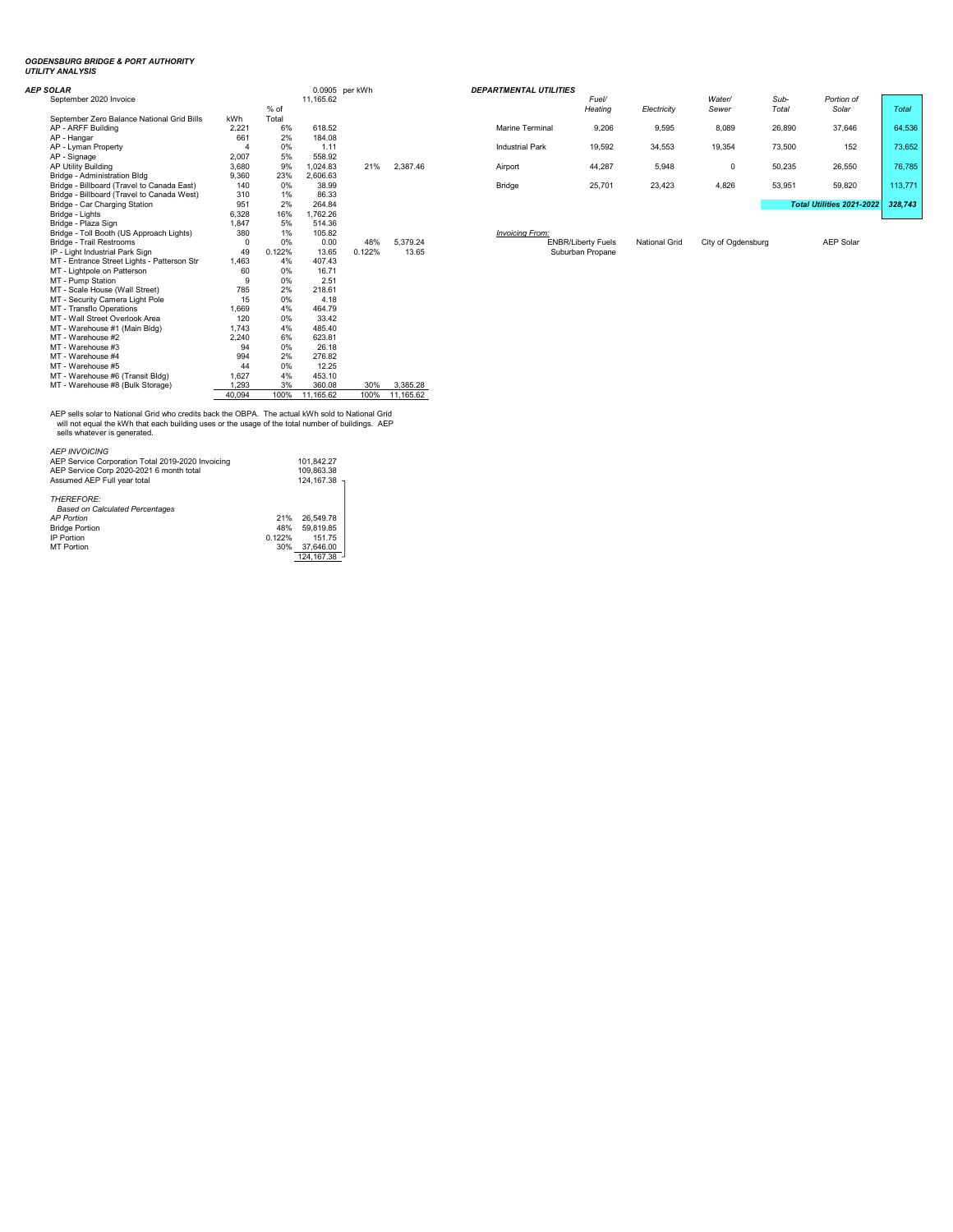#### **OGDENSBURG BRIDGE & PORT AUTHORITY PORT FUND - MARINE TERMINAL MAINTENANCE EXPENSES BUDGET FOR THE YEAR ENDING MARCH 31, 2022**

|                              | Scenario 1<br>3/31/2022<br><b>Budget</b> | Scenario 2<br>3/31/2022<br><b>Budget</b> | 03/31/21<br><b>Budget</b> |         |                                    |
|------------------------------|------------------------------------------|------------------------------------------|---------------------------|---------|------------------------------------|
| <b>Janitorial</b>            | \$<br>2,000                              | $1,200$ \$                               |                           | 2,500   |                                    |
| <b>Buildings Maintenance</b> | 7,500                                    | 5,000                                    |                           | 16,000  |                                    |
| <b>Grounds Maintenance</b>   | 7,000                                    | 5,000                                    |                           | 7,000   | <b>NYS SPDES Sampling required</b> |
| <b>Automotive</b>            | 18,000                                   | 18,000                                   |                           | 25,000  |                                    |
| Equipment                    | 17,500                                   | 7,500                                    |                           | 22,000  |                                    |
| <b>Equipment Rental</b>      | 20,000                                   | 5,000                                    |                           | 25,000  |                                    |
| <b>Tools &amp; Supplies</b>  | 4,000                                    | 2,500                                    |                           | 4,500   |                                    |
| <b>Total MT Maintenance</b>  | \$<br>76,000                             | $\mathbf{s}$<br>44,200                   | \$                        | 102,000 |                                    |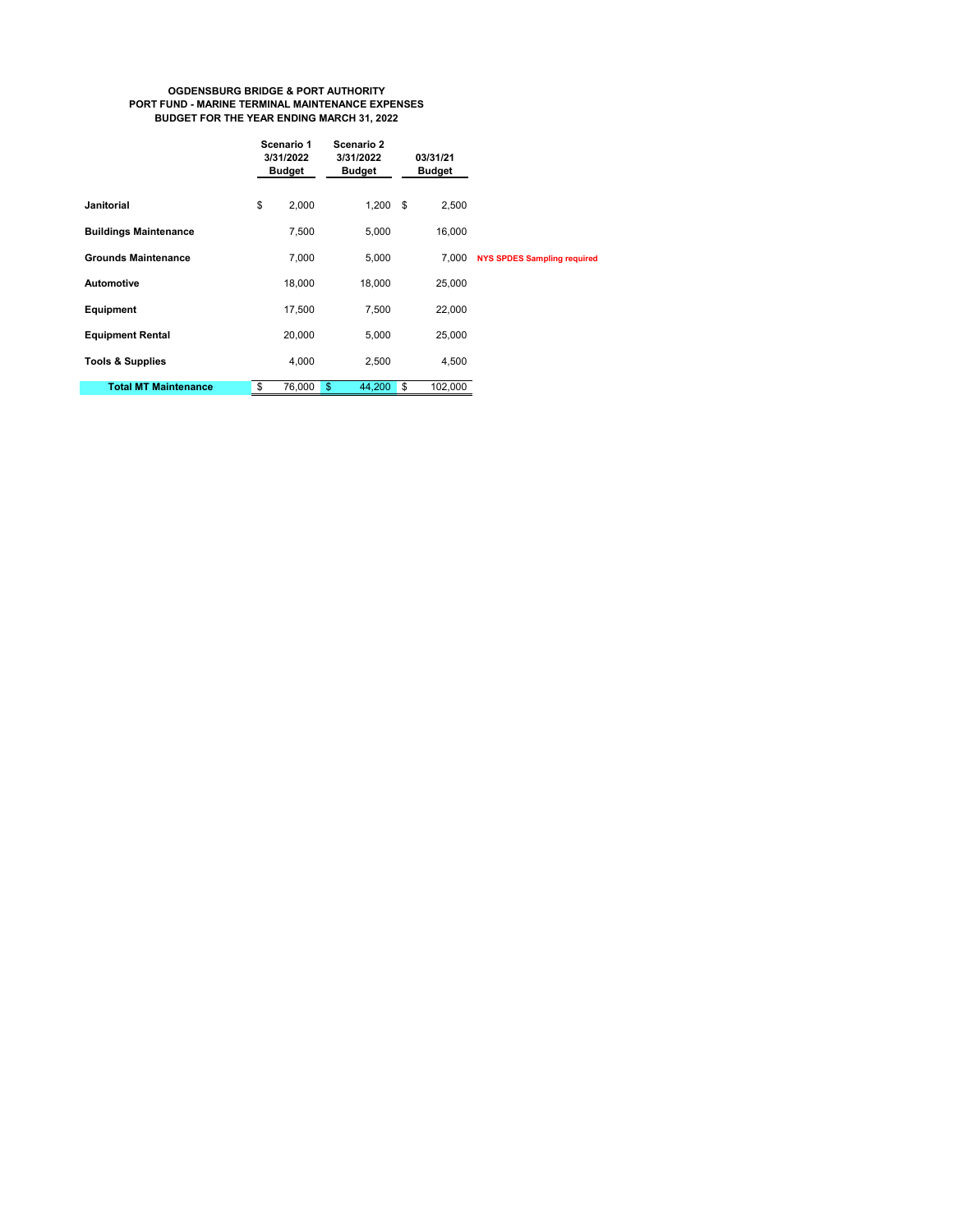#### **OGDENSBURG BRIDGE & PORT AUTHORITY PORT FUND - INDUSTRIAL PARK MAINTENANCE EXPENSES BUDGET FOR THE YEAR ENDING MARCH 31, 2022**

|                                                                                                                                                                                                             |          | Scenario 1<br>3/31/2022<br><b>Budget</b> |               | Scenario 2<br>3/31/2022<br><b>Budget</b> |            | 03/31/2021<br><b>Budget</b>                                 |                                       |
|-------------------------------------------------------------------------------------------------------------------------------------------------------------------------------------------------------------|----------|------------------------------------------|---------------|------------------------------------------|------------|-------------------------------------------------------------|---------------------------------------|
| <b>Janitorial</b>                                                                                                                                                                                           | \$       | 1,000                                    | \$            | 750                                      | \$         | 2,000                                                       |                                       |
| <b>Building Maintenance:</b><br>NYS Building Code Enforcement<br>Overhead Door Replacement<br><b>General Building Repair</b><br><b>HVAC Maintenance/Contracts</b><br>Weatherproofing<br>Safety Improvements | \$<br>\$ | 800<br>5,000<br>17,000<br>500<br>23,300  | \$<br>\$      | 500<br>1,200<br>15,000<br>250<br>16,950  | - \$<br>\$ | 1,450<br>2,400<br>7,500<br>16,500<br>800<br>1,600<br>30,250 | 2 doors, Bldg 3<br>Bldg 14 Exit doors |
| <b>Grounds Maintenance:</b><br>Road Improvements<br>Landscaping<br>Sand, Salt, Crusher Run                                                                                                                  | \$<br>\$ | 3,000<br>500<br>4,500<br>8,000           | \$<br>\$      | 2,000<br>250<br>3,000<br>5,250           | \$<br>\$   | 7,775<br>750<br>4,500<br>13,025                             |                                       |
| <b>Equipment Repairs</b>                                                                                                                                                                                    | \$       | 750                                      | \$            | 250                                      | \$         | 1,000                                                       |                                       |
| <b>Equipment Rental</b>                                                                                                                                                                                     | \$       | 2,100                                    | \$            |                                          | \$         | 3,500                                                       |                                       |
| <b>Tools &amp; Supplies</b>                                                                                                                                                                                 | \$       | 500                                      | $\frac{1}{2}$ |                                          | \$         | 750                                                         |                                       |
| <b>Total IP Maintenance</b>                                                                                                                                                                                 | \$       | 35,650                                   | \$            | 23,200                                   | \$         | 50,525                                                      |                                       |
| Based on 2019-2020 Expenditures - Added                                                                                                                                                                     |          |                                          | 500           |                                          |            | Safety & First Aid Expenses                                 |                                       |
| <b>Total IP Maintenance</b>                                                                                                                                                                                 |          |                                          |               | 23,700                                   |            |                                                             |                                       |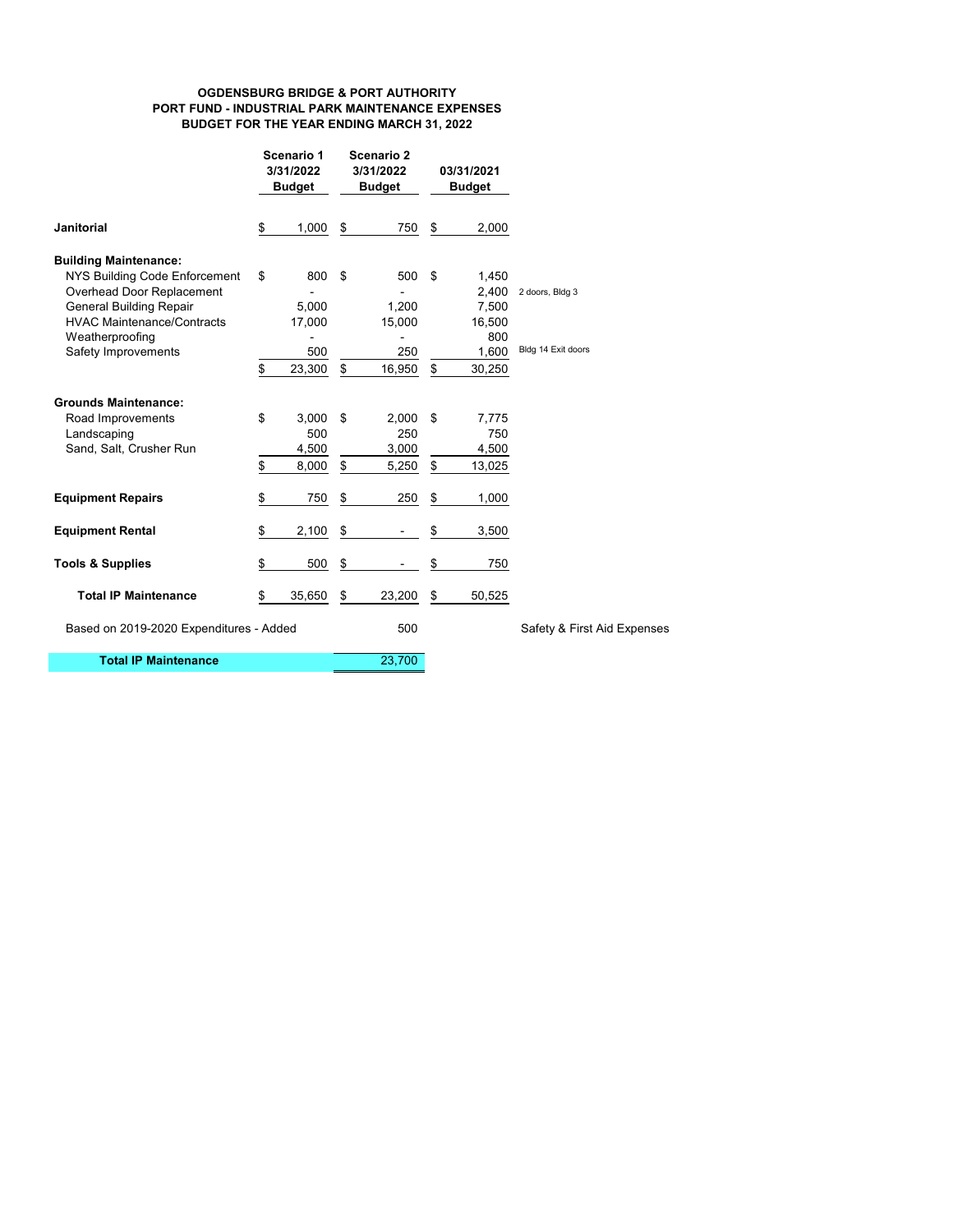# **OGDENSBURG BRIDGE & PORT AUTHORITY PORT FUND - AIRPORT MAINTENANCE EXPENSES BUDGET FOR THE YEAR ENDING MARCH 31, 2022**

|              | 3/31/2022<br><b>Budget</b>                                                                       |        |                   | 03/31/21<br><b>Budget</b> |                                               |                    |
|--------------|--------------------------------------------------------------------------------------------------|--------|-------------------|---------------------------|-----------------------------------------------|--------------------|
| \$<br>2,500  |                                                                                                  | 2,500  | \$                | 2,000                     | <b>Terminal /Janitorial</b><br>supplies       |                    |
| 7,500        |                                                                                                  | 5,000  |                   | 8,000                     | <b>Water Sytem/Hvac</b><br><b>Maintenance</b> |                    |
| 8,000        |                                                                                                  | 6,775  |                   | 14,000                    | Runway sand &<br>mowing                       | Airside & Landside |
| 5,000        |                                                                                                  | 3,500  |                   | 7,500                     | <b>Snow Blower/plow</b><br>repairs            |                    |
| 3,000        |                                                                                                  | 1,500  |                   | 4,000                     | <b>Sweeper repairs</b>                        |                    |
| 2,500        |                                                                                                  | 1,000  |                   | 1,000                     |                                               |                    |
| 500          |                                                                                                  | 250    |                   | 500                       |                                               |                    |
| \$<br>29,000 | $\frac{1}{2}$                                                                                    | 20,525 | $\frac{1}{2}$     | 37,000                    |                                               |                    |
|              |                                                                                                  |        |                   |                           |                                               |                    |
|              |                                                                                                  | 65,000 |                   |                           |                                               |                    |
|              |                                                                                                  | 1,000  |                   |                           |                                               |                    |
|              |                                                                                                  | 86,525 |                   |                           |                                               |                    |
|              | <b>Scenario 1</b><br>3/31/2022<br><b>Budget</b><br>Items listed in Maintenance Budget not listed |        | <b>Scenario 2</b> |                           |                                               |                    |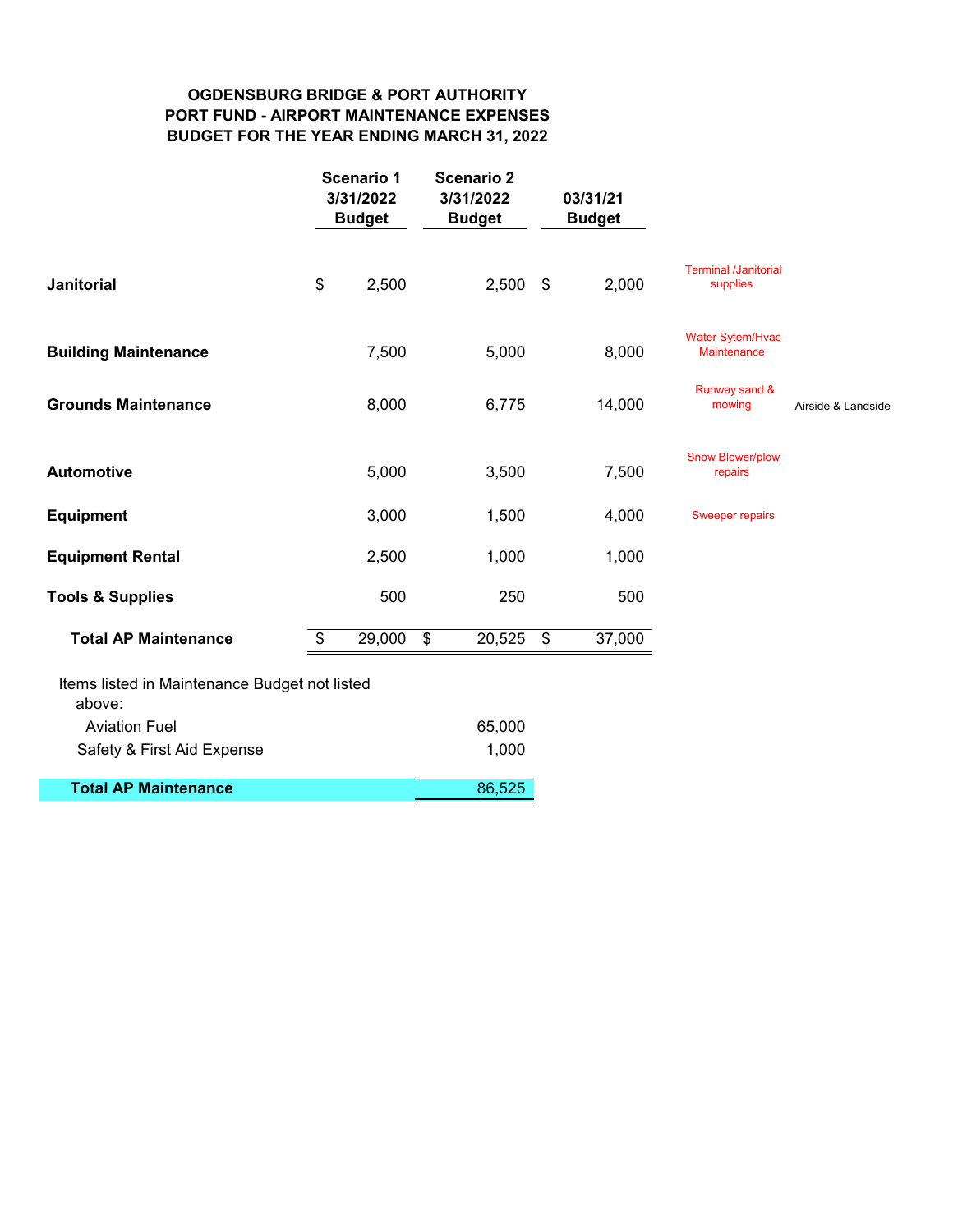# **OGDENSBURG BRIDGE & PORT AUTHORITY BRIDGE FUND - MAINTENANCE EXPENSES BUDGET FOR THE YEAR ENDING MARCH 31, 2022**

|                                       | <b>Scenario 1</b><br>3/31/2022<br><b>Budget</b> |                                           | <b>Scenario 2</b><br>3/31/2022<br><b>Budget</b> | 03/31/21<br><b>Budget</b> |                                      |
|---------------------------------------|-------------------------------------------------|-------------------------------------------|-------------------------------------------------|---------------------------|--------------------------------------|
| Janitorial:                           |                                                 |                                           |                                                 |                           |                                      |
| Supplies and Other                    | \$<br>6,000                                     | \$                                        | 4,500                                           | \$<br>6,000               |                                      |
| Hazardous Waste Disposal              | \$<br>800                                       | \$                                        | 800                                             | \$<br>1,000               | <b>Light bulb, ballast recycling</b> |
| <b>Trash Removal/Recyclables</b>      | 5,000                                           |                                           | 5,000                                           | 5,000                     |                                      |
|                                       | \$<br>11,800                                    | $\, \, \raisebox{12pt}{$\scriptstyle \$}$ | 10,300                                          | \$<br>12,000              |                                      |
| <b>Building Maintenance:</b>          |                                                 |                                           |                                                 |                           |                                      |
| Plumbing, Electrical, Painting        | \$<br>1,500                                     | \$                                        | 500                                             | \$<br>1,500               |                                      |
| <b>Boiler Repairs and Piping</b>      | 2,500                                           |                                           | 1,200                                           | 5,000                     |                                      |
| <b>BAB Exterior Brick &amp; Paint</b> | 3,000                                           |                                           | -                                               | 3,000                     | <b>Touch up Exterior</b>             |
| <b>Extermination Fees</b>             | 400                                             |                                           | 200                                             | 400                       |                                      |
| <b>Fire Extinguishers</b>             | 400                                             |                                           | 400                                             | 500                       |                                      |
|                                       | \$<br>7,800                                     | \$                                        | 2,300                                           | \$<br>10,400              |                                      |
| <b>Grounds Maintenance:</b>           |                                                 |                                           |                                                 |                           |                                      |
| Landscaping                           | \$<br>1,500                                     | \$                                        | 250                                             | \$<br>1,500               |                                      |
| Sand, Salt, Ice Melt                  | 8,000                                           |                                           | 6,500                                           | 8,000                     |                                      |
| <b>Groundwater Remediation</b>        | 2,600                                           |                                           | 2,600                                           | 2,600                     |                                      |
| Parking lot Maint                     | 850                                             |                                           | 850                                             | 850                       |                                      |
|                                       | \$<br>12,950                                    | \$                                        | 10,200                                          | \$<br>12,950              |                                      |
| <b>Automotive:</b>                    |                                                 |                                           |                                                 |                           |                                      |
| Gas, Oil, Grease, Diesel, Filters     | \$<br>30,000                                    | \$                                        | 28,000                                          | \$<br>32,000              | 3003 gals diesel, 7260 gals unlead   |
| <b>Vehicle Maintenance</b>            | 4,500                                           |                                           | 2,500                                           | 5,500                     | <b>Aging Vehicle Fleet</b>           |
| <b>Truck Maintenance</b>              | 7,500                                           |                                           | 4,500                                           | 9,500                     |                                      |
| <b>Tractor Maintenance</b>            | 1,000                                           |                                           | 500                                             | 3,000                     |                                      |
| <b>Heavy Equipment Maintenance</b>    | 2,500                                           |                                           | 1,500                                           | 5,000                     |                                      |
|                                       | \$<br>45,500                                    | \$                                        | 37,000                                          | \$<br>55,000              |                                      |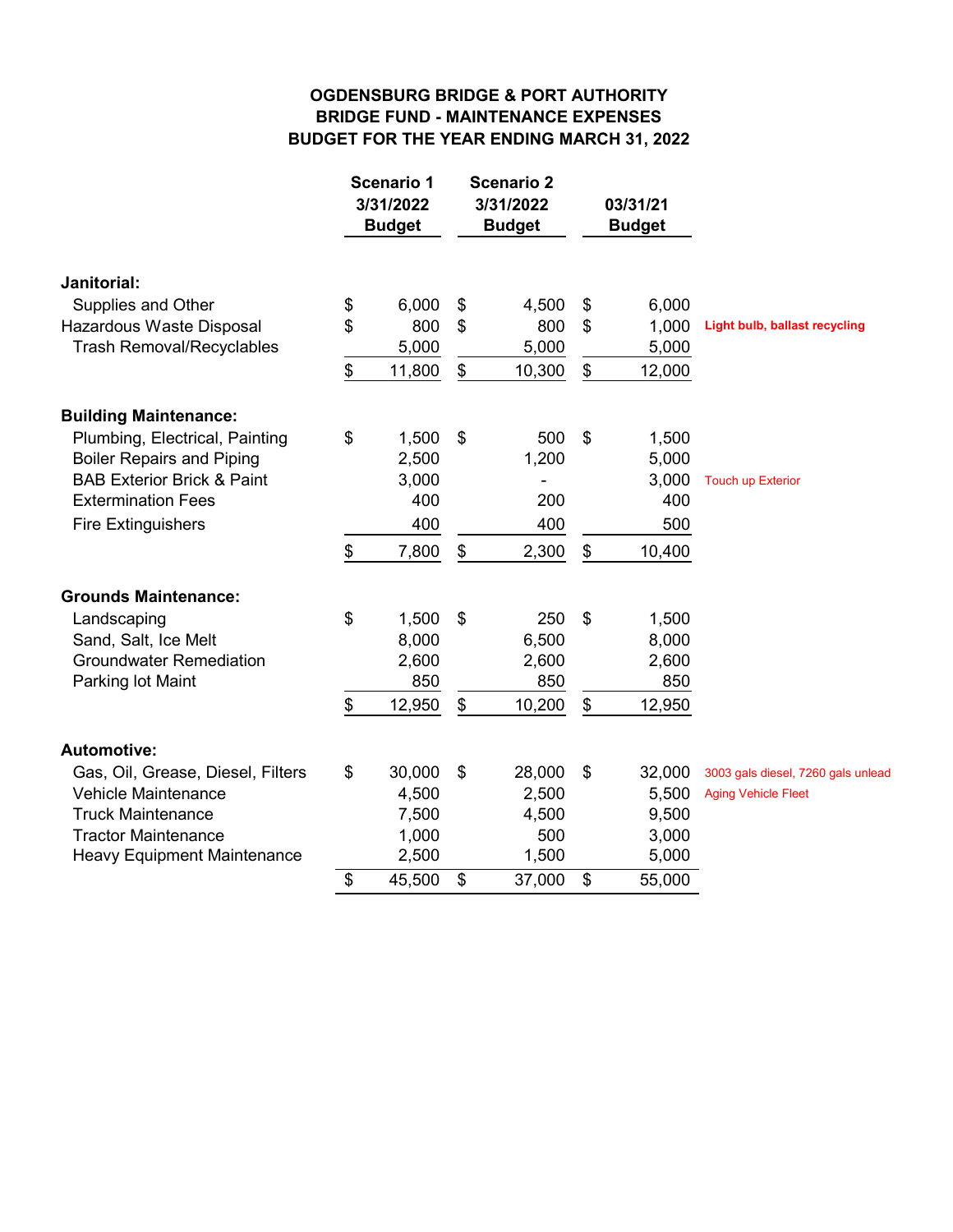# **OGDENSBURG BRIDGE & PORT AUTHORITY BRIDGE FUND - MAINTENANCE EXPENSES BUDGET FOR THE YEAR ENDING MARCH 31, 2022**

| 3/31/2022     |                                                                        | 3/31/2022     |                                                   | 03/31/21      |                                            |
|---------------|------------------------------------------------------------------------|---------------|---------------------------------------------------|---------------|--------------------------------------------|
|               |                                                                        | <b>Budget</b> |                                                   | <b>Budget</b> |                                            |
|               |                                                                        |               |                                                   |               |                                            |
| \$<br>3,500   | \$                                                                     | 2,500         | \$                                                | 4,000         |                                            |
|               |                                                                        |               |                                                   |               |                                            |
|               |                                                                        |               |                                                   |               |                                            |
|               |                                                                        |               |                                                   |               |                                            |
|               |                                                                        |               |                                                   |               |                                            |
|               |                                                                        |               |                                                   |               |                                            |
| 3,500         |                                                                        | 1,600         |                                                   | 2,500         |                                            |
| 2,000         |                                                                        | 500           |                                                   | 1,500         |                                            |
| \$<br>5,500   | \$                                                                     | 2,100         | \$                                                | 4,000         |                                            |
|               |                                                                        |               |                                                   |               |                                            |
| \$<br>15,900  | \$                                                                     | 9,050         | \$                                                | 20,200        |                                            |
| 7,500         |                                                                        | 4,000         |                                                   | 9,800         |                                            |
| 34,660        |                                                                        | 28,710        |                                                   | 24,400        |                                            |
| \$<br>58,060  | \$                                                                     | 41,760        | \$                                                | 54,400        | From Bord St Backup 2020-21 Tab            |
|               |                                                                        |               |                                                   |               |                                            |
|               |                                                                        |               |                                                   |               |                                            |
| 800           |                                                                        | 800           |                                                   | 600           |                                            |
| \$<br>3,300   | \$                                                                     | 1,800         | \$                                                | 4,100         |                                            |
| \$<br>151,110 | $\frac{1}{2}$                                                          | 108,960       | \$                                                | 163,250       |                                            |
| \$<br>\$      | <b>Scenario 1</b><br><b>Budget</b><br>1,500<br>1,200<br>6,200<br>2,500 | \$<br>\$      | <b>Scenario 2</b><br>500<br>500<br>3,500<br>1,000 | \$<br>\$      | 3,000<br>2,400<br>1,000<br>10,400<br>3,500 |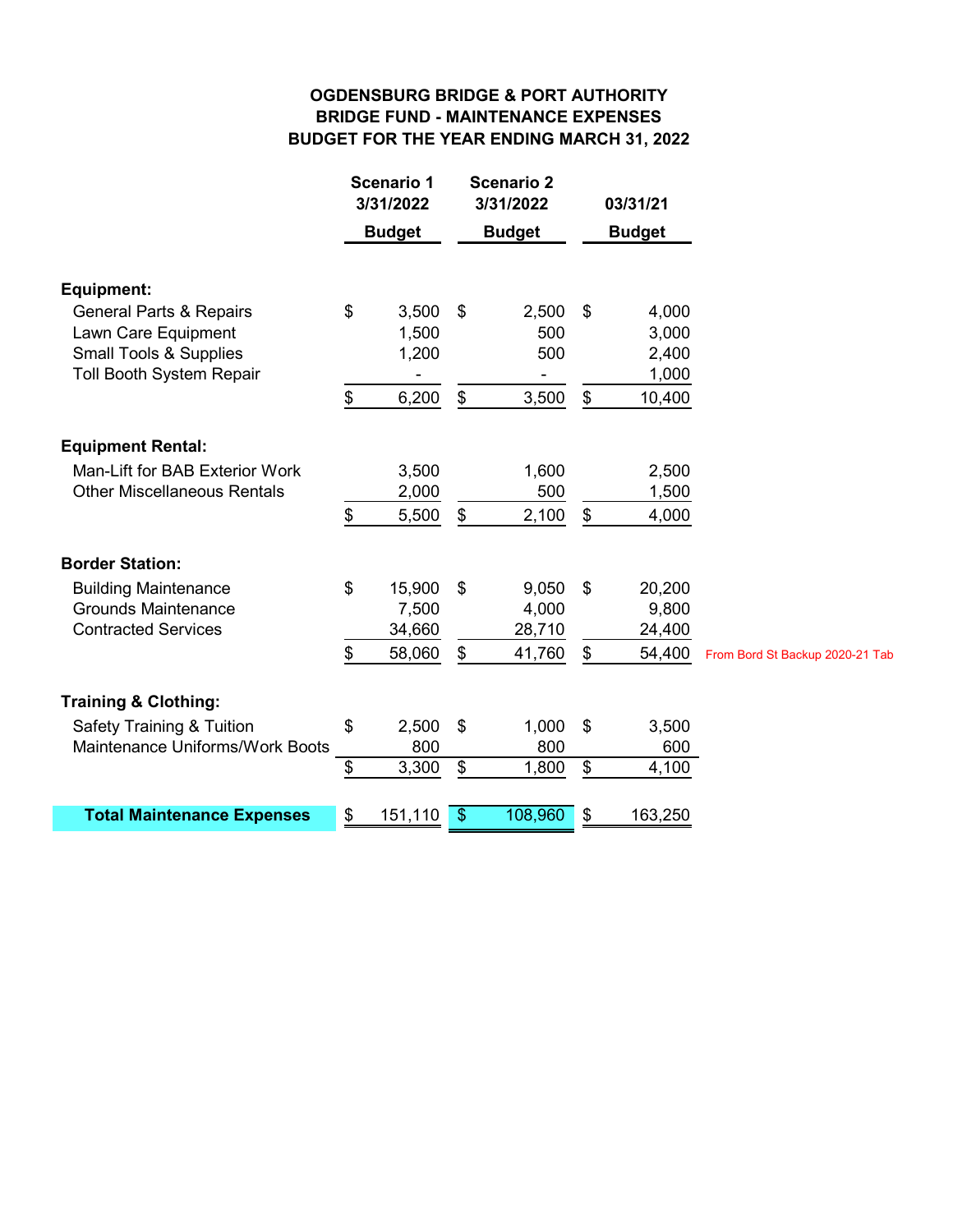### **OGDENSBURG BRIDGE & PORT AUTHORITY BRIDGE FUND - BRIDGE PAINTING & MAINTENANCE BUDGET FOR THE YEAR ENDING MARCH 31, 2022**

|                                                                                                   | Scenario 1<br>3/31/2022<br><b>Budget</b> | <b>Scenario 2</b><br>3/31/2022<br><b>Budget</b> | 03/31/21<br><b>Budget</b> |                                            |
|---------------------------------------------------------------------------------------------------|------------------------------------------|-------------------------------------------------|---------------------------|--------------------------------------------|
| Welding, Electrical & Other Services                                                              | 5,000                                    | 1,200                                           |                           | <b>Troubleshoot Canadian Light circuit</b> |
| <b>Surface Preparation Equipment</b><br>Vacuum, Mag Drill, Sanders, Needle Guns                   | 4,500                                    |                                                 | 7,500                     |                                            |
| Paint & Industrial Coatings<br>Bridge & Curb/Traffic Paint, Brushes                               | 6,000                                    | 500                                             | 8,000                     |                                            |
| <b>Traffic Paint-Restripe Traffic Markings</b>                                                    | 21,000                                   |                                                 | 0                         | 11 years old ???                           |
| Protective Safety Gear<br>Respirators, Test Kits, Tyvek Suits, Other                              | 2,800                                    | 500                                             | 2,500                     |                                            |
| <b>Fall Protection Equipment</b><br>Harnesses, Lanyards, Rigging,<br>Air Chair Inspections, Other | 2,500                                    |                                                 | 4,500                     |                                            |
| <b>Employee Medical Surveillance</b><br>Blood Lead Testing, Awareness Training                    | 3,500                                    | 1,200                                           | 3,000                     |                                            |
| Safety Training & Education<br>OSHA, SSPC, Health & Safety Program                                | 4,200                                    | 1,500                                           | 3,750                     |                                            |
| <b>Traffic Control</b><br>VMS Platform, Traffic Signage, Other                                    | 1,800                                    |                                                 | 3,200                     |                                            |
| Hazardous Waste Disposal<br>Paint, Paint Chips, Chemicals                                         | 3,800                                    |                                                 | 3,800                     |                                            |
| <b>Structural Repairs</b><br>Beam repair, Structural Fasteners,<br>Pier Repair, Other             | 18,000                                   | 2,500                                           | 32,000                    | 43 yellow flags-floor beams Capital??      |
| Equipment Rental - Manlift & Barge                                                                | 7,500                                    | 1,000                                           | 7,500                     |                                            |
| Total Bridge Painting & Maint.                                                                    | \$<br>80,600                             | 8,400                                           | 75,750<br>\$              |                                            |